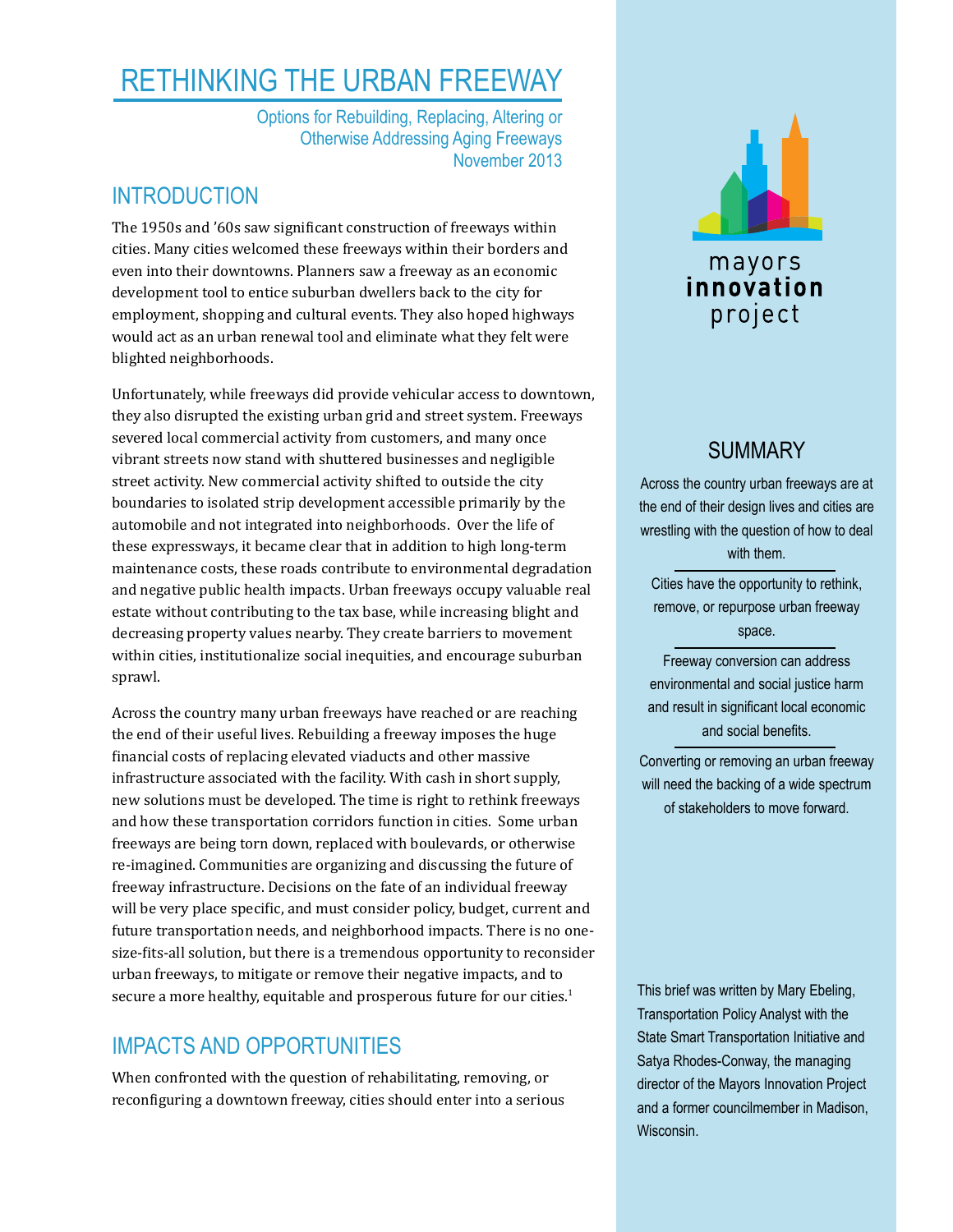dialogue about the costs and benefits of this type of infrastructure, and if it meets long-term goals for the city. The most common challenges associated with urban freeways are discussed in this section, and examples of how cities have met these challenges are offered.

#### **Transportation**

Freeways are, first and foremost, transportation infrastructure. Yet they may not actually promote safe and effective transportation within a city. Freeways in urban settings were designed to focus on throughput rather than promoting the city's economy or connecting travelers with destinations within a city. This type of transportation infrastructure does a good job moving high volumes of traffic long distances. Within cities, however, freeways sever the street grid in the neighborhoods they pass through, forming an effective barrier between people and their employment, educational, commercial, and cultural destinations.<sup>2</sup>

People driving on freeways do not travel on local roads and thus are much less likely to stop to patronize local businesses. For example, the tangled network of freeways, interstates and state highways in Buffalo, "In every city's evolution there are rare opportunities to take bold city-building steps to advance the city's goals and livability or correct a past planning wrong. The potential removal of the viaducts [highways] provides an opportunity for the City of Vancouver to do both."

- City of Vancouver, BC Staff Report<sup>7</sup>

NY, has been criticized for draining commerce, and other activity from much of its local road network. As traffic shifted to the freeways it left businesses sited on once busy city streets starved for customers, and they eventually closed their doors.<sup>3</sup>

The safety of urban highways is challenging on several levels. Freeway off ramps are structurally mismatched with the capacity of a city street, creating congestion and safety concerns and are not compatible with mixed modes of transportation (e.g. biking and walking). Often, the design of older freeways does not meet current design standards, creating significant safety concerns for motorists. Typical non-standard or non-conforming features include roadway width, sight distances, grades, median width, curve radii, and distances between on and off ramps.<sup>4</sup>

Elevated freeways in cities create safety hazards for non-automotive travelers as well. Pedestrians and bicyclists are often at a loss for how to navigate around the freeway on and off ramps. Travelling underneath a freeway poses the additional hazards of restricted sight lines paired with the higher speeds of vehicles entering and exiting the freeway. Land directly below an elevated freeway is not easily visible to the public and can be a haven for undesirable or criminal activities.

One immediate question when considering freeway conversion or removal is "where will the cars go?" Cities that have removed freeways discovered that traffic formerly on the freeway dispersed throughout the larger urban grid road network. In many cases the cities saw either improvements to traffic flow and congestion or no meaningful increase in traveler delay. Portland, OR, for example, removed Harbor Drive in the 1970s, and adjacent highways and the local road network were able to absorb traffic that had previously used the freeway.<sup>5</sup>

"Sometimes we have to explain that … highways do end someplace and those [places] are our streets."

- Andrew Stober, City of Philadelphia, PA<sup>8</sup>

Another factor is the general decline in car travel. Nationwide, per capita vehicle miles traveled has been flat or declining for about a decade. People are driving less and this trend seems to be enduring.<sup>6</sup> In Vancouver, BC, for example, the city is considering removing the Georgia and Dunsmir viaduct highways that currently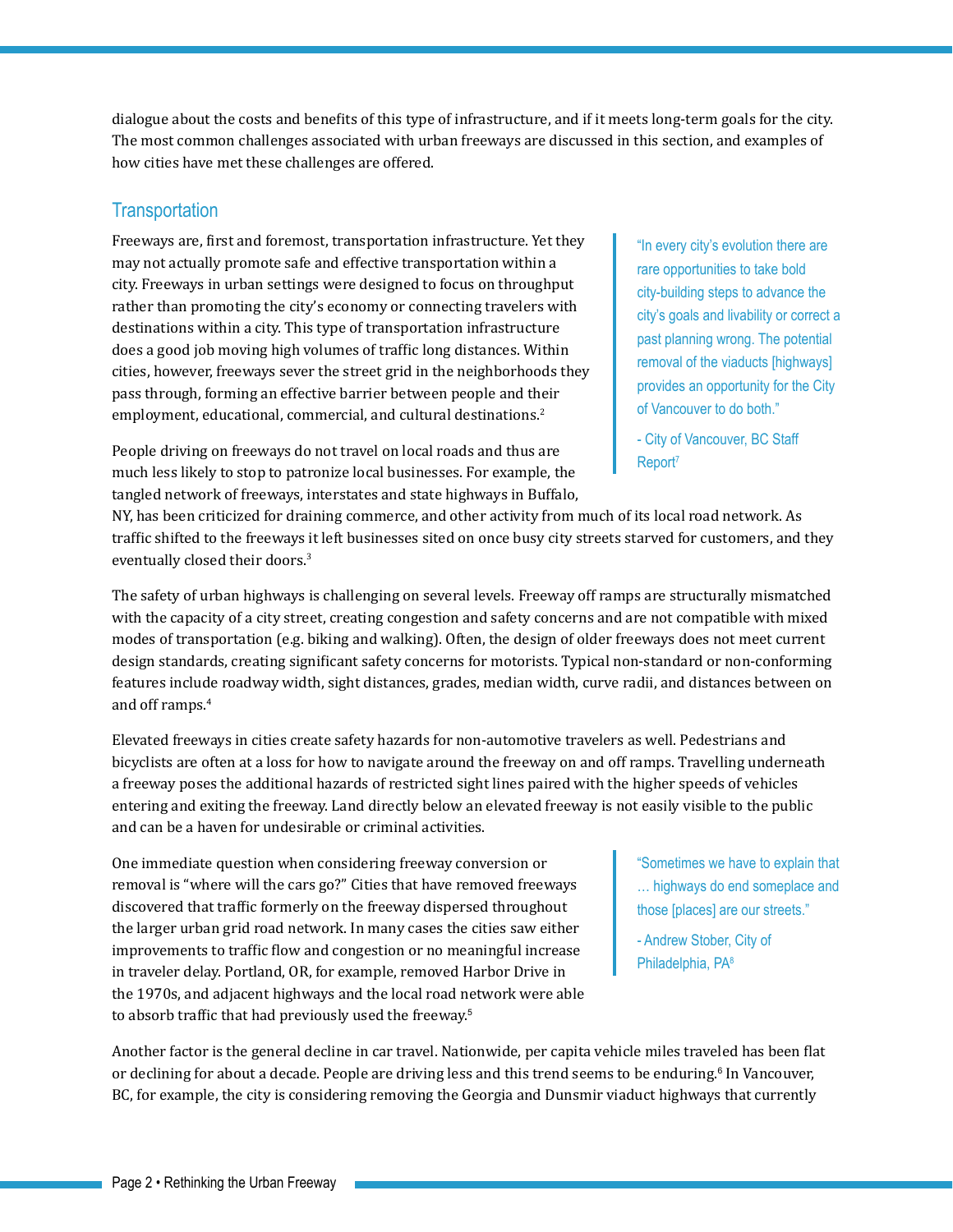separate multiple downtown neighborhoods from each other. These were designed to carry 1,800 vehicles per lane per hour, but they currently carry only 750.º Similarly, the McGrath freeway in Boston and Somerville, MA, has seen decreasing traffic volumes, partly due to the impact of the Big Dig, and is expected to see more when Boston's subway is extended in to the area. The Massachusetts Department of Transportation currently has the McGrath scheduled for reconstruction as a boulevard.<sup>10</sup>

### Social and Economic Equity

The construction of freeways did notorious damage to neighborhoods, and had a disproportionate impact on neighborhoods that were primarily African-American and/or low income. Because state departments of transportation wanted the cheapest land with the least powerful opponents for their freeways, and because the "urban blight" freeways were supposed to mitigate was often code for African-American neighborhoods, freeways were built in poor and minority neighborhoods, cutting off neighbors from each other and from stores and work.

In Miami, FL, the Overtown neighborhood was a thriving neighborhood and a center for African-American business and culture.<sup>11</sup> In the 1960s, interstates 95 and 395 were built, displacing nearly half the population and decimating the neighborhood.<sup>12</sup> Today, over half of Overtown residents live in poverty, a third of the population lives in subsidized housing, and only three percent own their homes.<sup>13</sup> North Claiborne Avenue in New Orleans, LA's Treme neighborhood is another example. Once a busy boulevard filled with majestic oak trees that was called "black people's Canal Street," the street and nearly 500 homes were razed in 1966 to build Interstate 10.<sup>14</sup> Today, the city is considering alternatives to reconstructing the now-crumbling I-10, including restoring a boulevard. The same questions of disenfranchisement

 "In Tennessee, plans for the construction of Interstate 40 were in fact redrawn to route the highway through the flourishing Jefferson Street corridor, home to roughly 80 percent of Nashville's African-American-owned businesses. Not only did the construction of I-40 destroy this commercial district; it also demolished 650 homes and 27 apartment buildings while erecting physical barriers separating the city's largest African-American universities: Fisk University, Tennessee A & I University, and Meharry Medical College."

- F. Kaid Benfield, Matthew Raimi, and Donald D. T. Chen<sup>16</sup>

remain, however<sup>15</sup> – in this and other affected neighborhoods, residents had little or no voice in the initial construction of freeways. It is essential that they have a voice in any reconstruction or removal.

Freeways continue to have a disproportionate impact on these communities because freeways lower property values, increase blight, and maintain marginal neighborhoods nearby. Environmental justice and public health issues impact these communities disproportionately due to their proximity to the freeway. Low-income families and communities of color continue to be particularly vulnerable to and harmed by the transportation barriers freeways create. As we reconsider freeways, we can lessen these harms and work to make innercity neighborhoods healthier and more prosperous. Reviewing the need for an urban freeway gives a city the opportunity to right an historical wrong and any solution adopted for a freeway should particularly address these concerns.

### Environmental and Public Health

Urban freeways, elevated or surface, bring vehicles through dense downtown environments. This throughtraffic produces documented environmental and health consequences such as locally hazardous air pollutants, globally significant greenhouse gas emissions, flooding, and noise.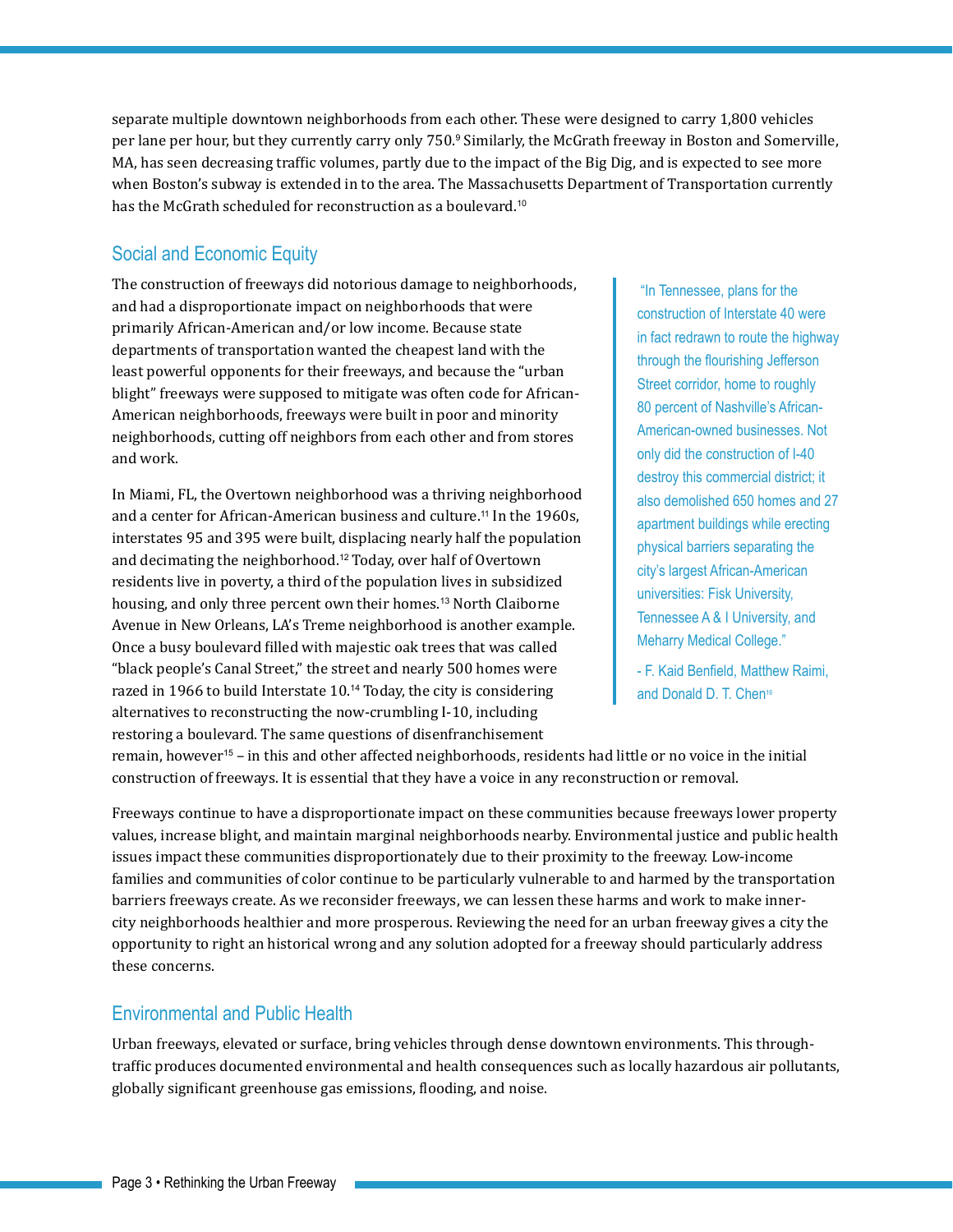Studies link vehicle emissions to increases in asthma rates near highways. Current research is documenting the health and economic impacts from cardiovascular disease resulting from auto-related air pollution.<sup>17</sup> Freeways also add to elevated temperatures in their vicinity through the heat island effect, making heat waves more severe and contributing to negative health outcomes. Auto emissions also contribute to ground-level ozone production, which is exacerbated by heat, and which puts additional strain on the well-being of older adults, and those with asthma or other respiratory conditions. Overall, living next to a freeway can have serious negative health consequences. One recent study found that the risk of preterm birth and low birth weight increased dramatically when mothers lived closer to highways.<sup>18</sup>

Urban freeways tend to concentrate truck traffic. Diesel trucks present a much greater threat to nearby residents than passenger vehicle traffic due to their more harmful emissions and, to a lesser extent, the noise and vibration they produce. Long-term exposure to diesel emissions is linked to lung cancer as well as heart disease.<sup>19</sup> Short-term exposure can cause irritation of the eyes, nose, throat and lungs, as well as coughing, headaches, lightheadedness and nausea.<sup>20</sup> Exposure to diesel exhaust may also aggravate chronic respiratory symptoms and increase the frequency and intensity of asthma attacks. The elderly, children, and people with chronic respiratory problems are at the greatest risk from diesel pollution.<sup>21</sup>Noise from diesel trucks poses another important, although less understood, risk to nearby communities. Along with annoyance, noise exposure can contribute to cardiovascular disease, cognitive impairment in children, sleep disturbance, and tinnitus—the sensation of sound in the absence of an external sound source.<sup>22</sup>

Cities that have removed freeways document decreases in air pollution, particularly fine particulates in the area where the former freeway stood. When Seoul, South Korea, removed the 3.6-mile-long Cheonggyecheon Highway that passed through the center of the city, automobile traffic in the area dropped by 9 percent. The reduction in pollutants from single-occupancy vehicles helped drive numerous environmental

"Each time a highway has been torn out of the core of a city, surprisingly (to traffic planners) congestion actually dropped. Roughly, 75% of the traffic simply re-routes. It takes other roads or other highways. The other 25% disappears. It takes transit. It carpools. It telecommutes. It could be doing a variety of things, but what we know for sure; it is no longer needing nor using the highway. This is like reversing Induced Demand. If you remove capacity, you reduce some of the demand."

- Patrick Kennedy and Brandon Hancock<sup>25</sup>

benefits. Documented improvements include a reduction in the urban heat island effect – measuring a drop in temperature of approximately 8 degrees centigrade, a 21 percent reduction in small particulate pollution, as well as significant reduction in other airborne pollutants.<sup>23</sup>

A freeway's impervious surface reduces the ability of rainwater to infiltrate, causing a flooding hazard. Also, storm water runoff from urban freeways contributes to reduction in water quality of the local water shed, threatening human health. Urban storm water is also toxic to many aquatic species, thereby compromising local ecosystems.<sup>24</sup>Vehicle emissions are a significant source of greenhouse gas emissions, which contribute to global climate disruption and a myriad of negative consequences for ecosystems and human health.

#### Land use

The opportunity costs associated with having a freeway in the middle of a large city are numerous. Urban freeways restrict local policy makers from encouraging desirable land uses in three primary ways: by occupying valuable land without paying taxes; by reducing the value of nearby properties; and by reducing quality of life in nearby neighborhoods.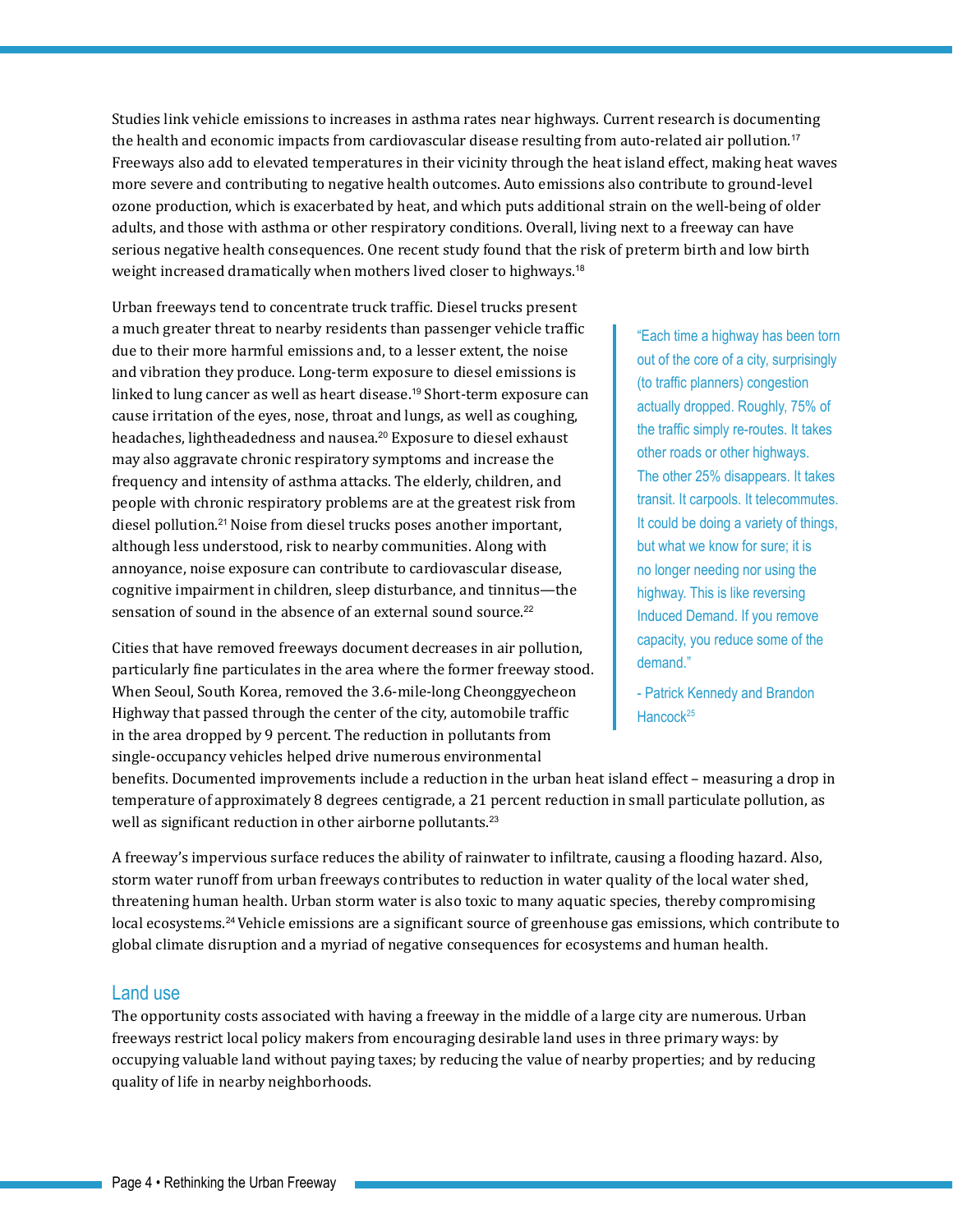Freeways take up lots of valuable land and don't pay taxes. When the Milwaukee, WI successfully demolished the mile-long Park East Freeway in 2003, it unlocked 26 acres of land for redevelopment. The \$25 million cost and subsequent economic benefits of redevelopment compare very favorably with the \$80 million that would have been needed to reconstruct the freeway. Since demolishing Park East, firms have begun to relocate to this part of Milwaukee and developers are now investing in new apartment building construction. This infuses the city with jobs during construction and helps grow the tax base, as new residents move downtown.<sup>26</sup>

The downward pressure a freeway exerts on the value of adjacent land further reduces tax revenues. The building of I-65/70 in Indianapolis, IN produced a staggering downward push on real estate values adjacent to the interstate, with one estimate showing a loss of \$99 million in real estate value for a single mile of freeway analyzed in downtown Indianapolis.<sup>27</sup> The removal of the Embarcadero freeway in San Francisco, CA provided waterfront access that was previously unavailable, and adjacent real estate values rose 300 percent.<sup>28</sup> Not surprisingly, truck traffic also has a measurable effect on residential property values. One recent study estimated that a 1 percent increase

"I don't think there's anything that could be more impactful to the revitalization of downtown and the city's North End business district than dealing with the Robert Moses Parkway."

- Niagara Falls Mayor Paul Dyster<sup>37</sup>

in truck traffic on an urban freeway results in a 0.5 percent decrease in property values for homes 100-400 meters from the road.<sup>29</sup> Other researchers have estimated reductions in quality of life caused by noise impacts of heavy-duty truck traffic in populated areas.<sup>30</sup>

The location of freeways and the sub-optimal land uses near them degrade the quality of life in cities. Urban freeways often skirt a city's waterfront, restricting resident's access to these amenities. Washington, DC, is a classic example of a city cut off from its waterfront.<sup>31</sup> New York City, with its Sheridan Expressway – a 1.2-mile, never-completed highway separating residents from the Bronx River -- is another example. Removal of the stub expressway would free 28 acres of property adjacent to the river for housing, a greenway, and economic development.<sup>32</sup> Perhaps surprisingly, Niagara Falls, NY, is another example – the Robert Moses Parkway in downtown Niagara Falls has blocked pedestrian access to the riverfront for half a century. Bowing to public demand, the New York State Department of Transportation recently agreed to remove a stretch of the highway altogether.<sup>33</sup>

Philadelphia, PA has similar issues – Interstate 95, built in 1979, runs along the Delaware River, separating the city from the waterfront. The Delaware River Waterfront Corporation is considering capping a portion of the freeway with an 8-acre park to connect neighborhoods to the waterfront and help spur economic development.<sup>34</sup> And Los Angeles, CA, notoriously short on public green space in its downtown, is considering capping the 101 freeway to create a park and better pedestrian connections.<sup>35</sup> Dallas, TX's Kyle Warren Park already sits atop the Woodall Rodgers Freeway, and this green space is kept open by a public-private partnership.<sup>36</sup> Siting of a freeway through a city precludes the use of that land for commercial, residential, or other activities. This cost comes in lost municipal tax revenues, and decreased social, cultural, and economic vibrancy.

#### Economic Development

Urban freeways disrupt local commerce and degrade the business districts they run through. Their initial construction directly removed and contributed to the decline of once-thriving businesses, and they continue to impact downtown business districts. People driving through a city on a freeway have limited opportunity to patronize local businesses, so local economic opportunity is diminished through the freeway corridor. Those businesses cannot be restored, but freeway removal, capping and conversion all offer fresh possibilities for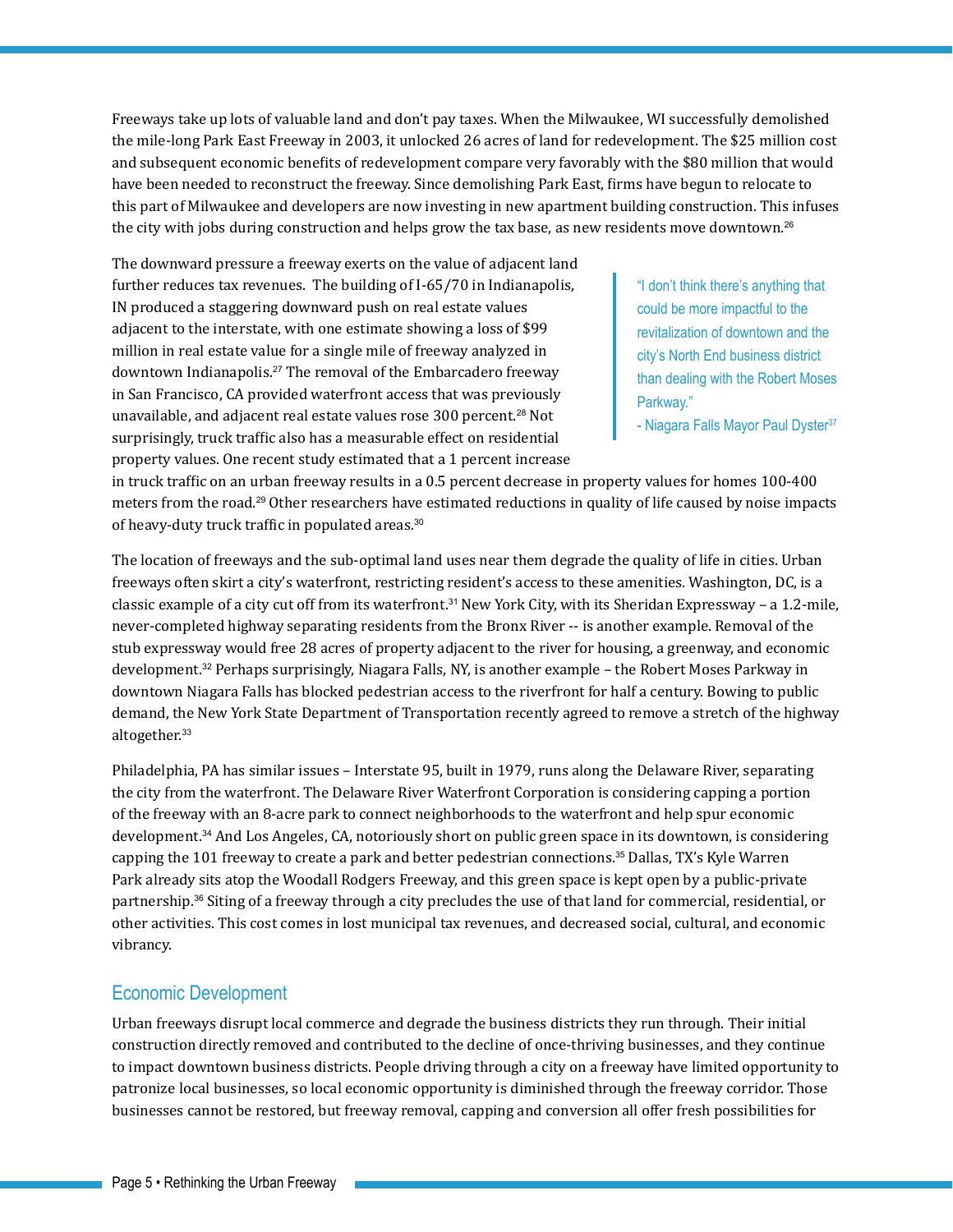economic development. Parcels formerly occupied by the freeway, can be repurposed for uses that support economic and residential development and generate jobs, retail activity and tax revenue.

In Boston, MA, increases in value of commercial properties along the former Central Artery outpaced citywide increases by more than 30 percent. Buildings lining the old artery, now a linear park, have been reoriented towards the street. Bricked up windows are now open. Entire areas of Boston are now more accessible than they have been for decades.<sup>38</sup>

Returning traffic to city streets, and to downtown in general, can have a positive economic impact as well. After Portland, OR closed Harbor Drive in 1974 the city experienced significant economic growth in the area formerly occupied by the freeway. This part of downtown transformed

"They are neighborhoods of the past that we want to bring back… There is no bigger barrier in East Somerville and perhaps this entire city, than McGrath Highway." - Somerville Mayor Joseph Curtatone<sup>45</sup>

into a vibrant space with mixed use commercial, residential, and business development. The businesses thrived and increased tax revenue from the increased commercial activity has helped the city's budget bottom line.<sup>39</sup>

### **Cost**

Freeways cost, by any measure, an exorbitant amount of money. The American Society of Civil Engineers estimates the US surface transportation system needs a total of \$1,732 billion in investment to restore it to good condition – and that we need to invest \$20 billion for bridges and about \$170 billion for urban highways every year.<sup>40</sup> As the gas tax declines and transportation funds become scare, that's money we don't have. To make matters worse, cities are often burdened with at least a portion of the maintenance costs for these aging freeways. And then there's the cost to society each year of increased vehicle operating costs (estimated at \$97 billion) and safety costs (estimated at \$1.2 billion) from roads in poor condition, and environmental costs from freeways (estimated at \$590 million).<sup>41</sup>

# Infrastructure and policy options for aging freeways

There are numerous possibilities for rethinking the future of an urban freeway. City priorities and development policies will help frame decision making for each city trying to make choices on what to do with an old freeway. While a traditional, full rebuild of a freeway is an obvious option, it is probably not the best choice for a city working to improve environmental and public health, the city's transportation system, social justice, economic development and quality land use, and thus we do not discuss a full rebuild here. Cities with downtown freeways should consider the following options:

### 1. Convert to surface boulevard

Removing an elevated freeway and replacing it with a surface boulevard has been a popular way to mitigate the historic damage freeways have imposed on cities. Conversion to a boulevard offers the benefits of reconnecting the city street grid and improving local economic vibrancy. This option also disperses throughtraffic, as people not needing to access the city will choose other routes.<sup>42</sup> West Sacramento, CA transformed the old State Route 275 into a pedestrian and bicycle friendly business hub in 2011.<sup>43</sup> Chattanooga, TN's Riverfront Parkway was an expensive and underused four-lane freight highway, so the city changed it into a walkable, green boulevard.<sup>44</sup> San Francisco, CA replaced the Central Freeway with Octavia Boulevard in 2002. The new boulevard included park space, streetscaping, and pedestrian amenities. The Hayes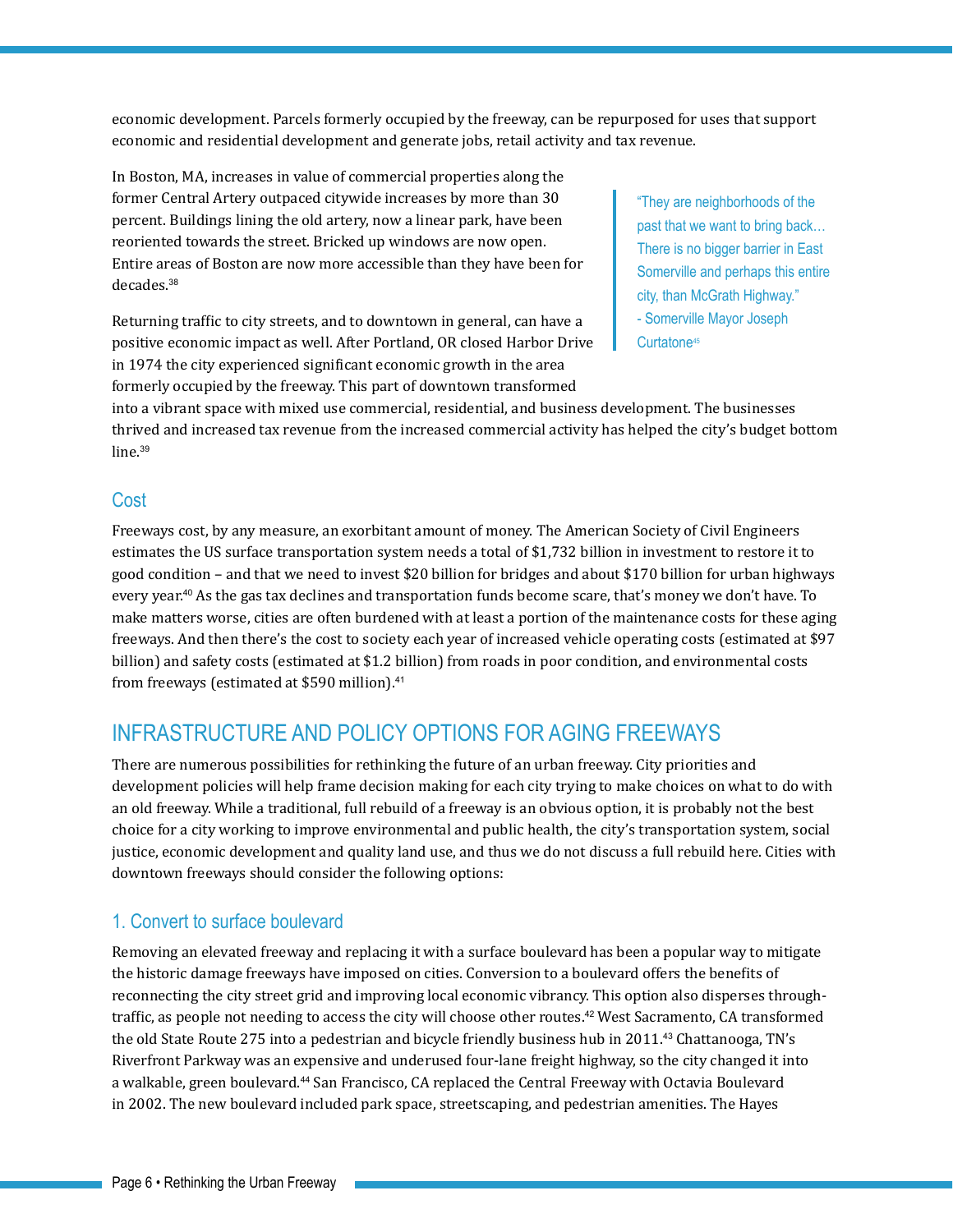Valley neighborhood, where the freeway was located, saw condominium prices rise from 66 percent of the city average to 91 percent of the city average. The liquor stores and auto repair shops that dotted the neighborhood with the freeway have given way to new restaurants and neighborhood retail.<sup>46</sup>

#### 2. Construct a sunken expressway

A sunken expressway is a below normal street grade highway. Sunken highways mitigate sound impacts but still cut off neighborhoods from other areas in a city, as people can only cross where there is a bridge.<sup>47</sup> Sinking a freeway doesn't reduce traffic or address any transportation demand management goals. While a sunken expressway can help deal with unwanted traffic noise and the city street grid may be reconnected by construction of bridges, it does not effectively address air quality and associated environmental and health concerns. In addition, below-grade corridors may be more expensive to maintain. Vine Street Expressway (Interstate 676) in Philadelphia is one example of a sunken freeway.

### 3. Cap or deck the highway

Decking an urban freeway essentially constructs a "roof" over a sunken expressway. This option is most often used to create a linear park. Decking carries a high initial cost but, with a proper value-capture arrangement,<sup>48</sup> this cost can be recovered in increased property value. This strategy can provide numerous environmental, economic development and community benefits.<sup>49</sup> It does not, however, do anything to achieve VMT reduction or Transportation Demand Management goals a city may hold. The city of Dallas, TX established a linear park over the Woodall Rogers Freeway (state highway 366). Funded through a public-private partnership, the Klyde Warren Park offers 5.2 acres of green space for mixed uses.<sup>50</sup> Austin, TX is considering capping highway I-35 (the 4th busiest American roadway) and building a boulevard and parkway over it.<sup>51</sup>



Klyde Warren Park in Dallas, TX. By Kevin1086 (Own work) [CC-BY-SA-3.0], via Wikimedia **Commons** 

#### 4. Relocate

As the name implies, relocating a freeway moves the alignment of a highway to a new location. This may be done for a variety of reasons, including urban revitalization near the old freeway, or changes in traffic flows or destinations. Freeway relocations have been used to the benefit of property owners adjacent to the old alignment. But by moving a freeway, a city simply shifts the associated challenges or decreased urban vibrancy, decreased property values, and pollution to a new location. This option also does not reduce traffic, and can carry a very high cost. Providence, RI, is relocating Route 195. The project will free 20 acres of land for redevelopment, help restore the street grid, and provide access to the waterfront. Purchasers for the vacated parcels are already coming forward and include Brown University and Johnson & Wales University. Plans are also underway to create public space along the waterfront.<sup>52</sup>

#### 5. Tunnel the freeway

Different than building a deck on an existing freeway, tunneling a freeway reconstructs it underground. This type of project carries similar benefits and downsides to freeway decking and carries a high initial cost. These upfront costs can be recovered through value capture and increased property value. Hiding Boston, MA's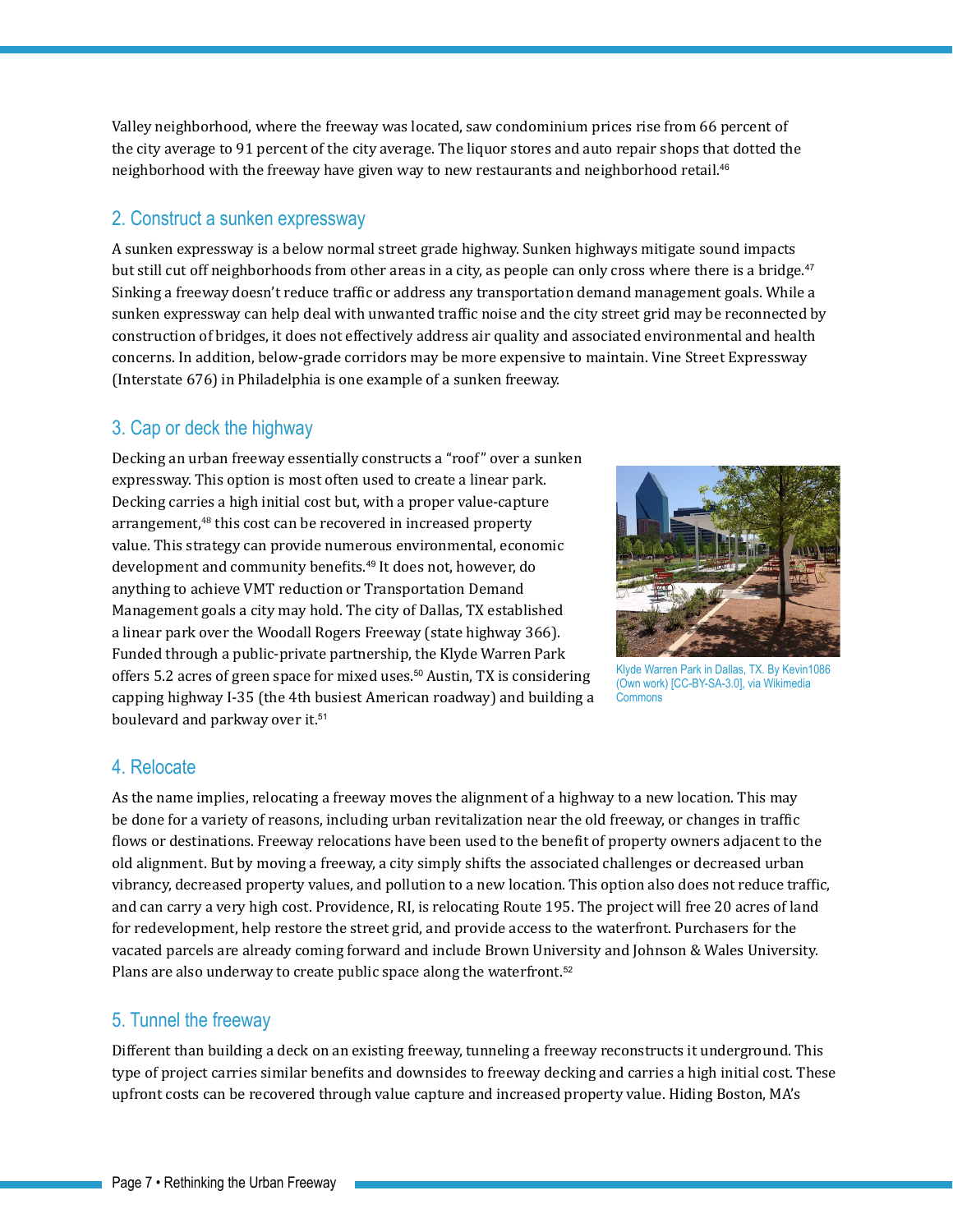Central Artery (I-93) in an underground tunnel known as the big dig- carried an unprecedented cost (\$14 billion) and became synonymous with waste. However, few argue that the city isn't improved by the project. It created a network of parks and public spaces and unlocked millions of dollars in real estate value that the original freeway had depressed. Still, such a solution might be practical with modern value capture financing, like a special assessment on properties that will benefit from the infrastructure investment.<sup>53</sup> Even without value capture, burying a freeways can spur millions in business development, private investment, and tax revenue.

### 6. Complete removal

This option entails removing an urban freeway without constructing a replacement roadway. It is extremely unlikely that an urban freeway would be removed completely, although Portland, OR did remove Harbor Drive. The city closed the expressway in 1974 and began removal shortly thereafter. However, even then the frontage road was retained to absorb the traffic that formerly traveled on the freeway.

# How to make it happen

Despite the high cost and obvious negative impacts to communities, the default option for an aging freeway is reconstruction, and sometimes even expansion. This is the result of many factors, but one of the most important is that urban freeways are usually not controlled by the cities they run through – they are controlled by state Departments of Transportation (DOT), toll authorities, counties or other larger entities. These agencies are likely to be motivated by travel time, congestion levels and other measures of moving traffic through a place – all things at odds with city priorities like economic development, public health and quality of life. Examples of this abound, and include the Alabama

### A new future for downtown Rochester: Removing the Inner Loop Highway

Rochester, NY has wanted to remove the Inner Loop sunken freeway since 1990. In the area targeted for removal, there are just four bridge crossings, severely limiting access to the downtown, hampering economic development in the area, and creating a formidable barrier to any mode of transportation other than motor vehicle. In fact, the city itself has called the Inner Loop a "noose around the neck of downtown."

Rochester applied unsuccessfully for federal funds to redo this portion of the expressway twice, in 2009 and 2011.<sup>56</sup> Undaunted, the City committed \$2 million to develop a plan and create preliminary engineering documents. This sent a strong signal to the U.S. Department of Transportation that Rochester is serious about removing this freeway, and contributed to the success of their application in the 2013 TIGER grant awards.

The City received \$17.7 million to facilitate the removal and reconstruction of the expressway and frontage roads as a parkway. A design proposal is complete –the sunken segment will be brought up to grade.<sup>57</sup> The project will remove 8-12 lanes of expressway and frontage roads and replace them with a two-lane street with parking, a separated bicycle track and sidewalks.

The City succeeded in building a team of stakeholders across multiple interest groups, invested in a quality plan, and built relationships with influential elected officials who helped make this grant award a reality.<sup>58</sup> According to a U.S. DOT factsheet on the project, "the new street will restore connectivity and transform blighted, isolated neighborhoods into a livable community. The project improves mobility choices, enabling residents to walk or bike to nearby jobs and destinations that were previously separated by a freeway. Converting the freeway to a more appropriate and interconnected complete street is expected to catalyze investment and economic development in Rochester."59

DOT proposal for Interstate 20/59, which calls for an expansion of an existing freeway cutting through Birmingham's downtown<sup>54</sup> and Oklahoma DOT's proposal to replace a downtown Oklahoma City freeway with a partially elevated highway instead of the boulevard envisioned by the City Council.<sup>55</sup> The Citizen driven study "A New Dallas" is currently exploring ways to renovate the declining Highway 345. Their study includes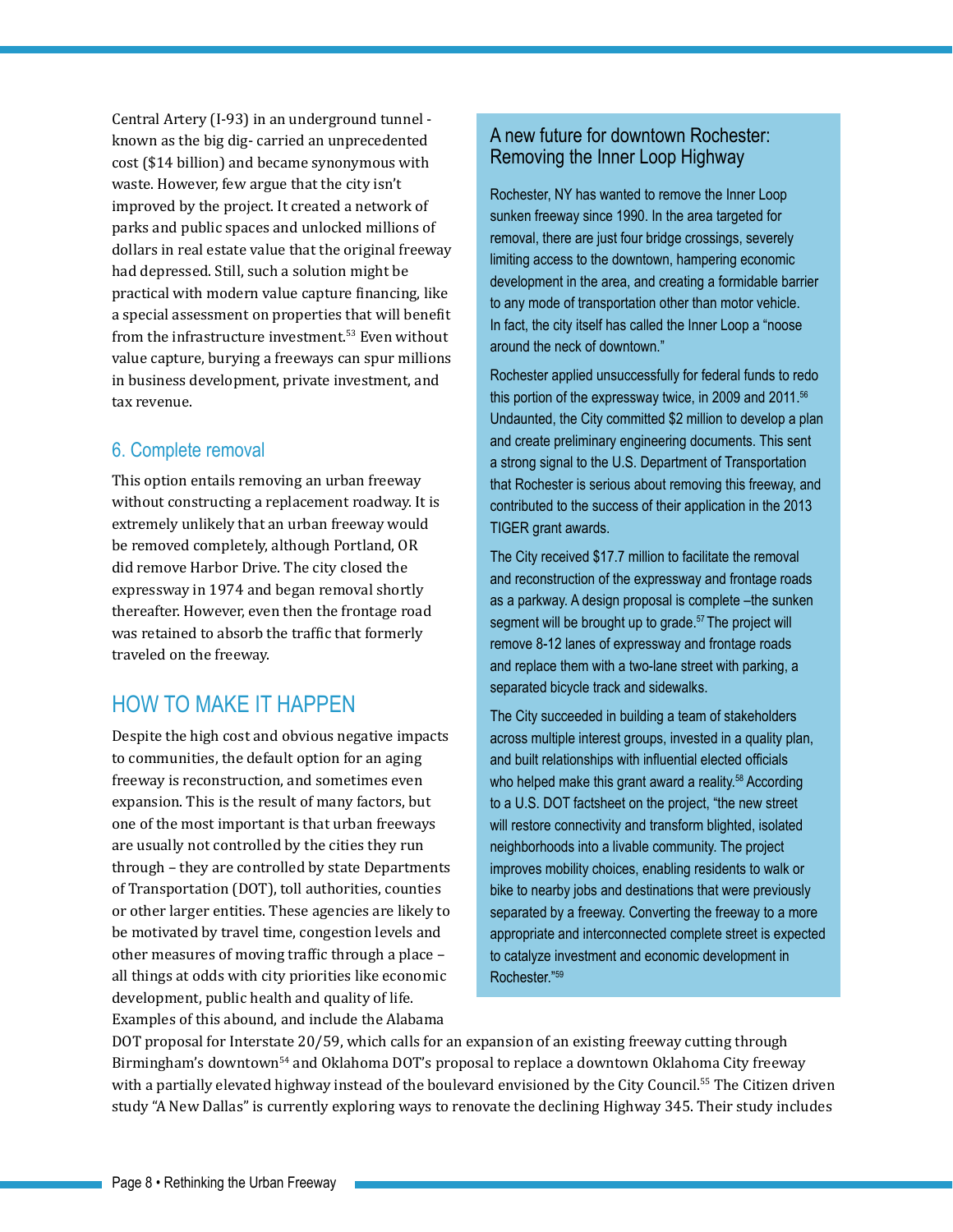| Conversion                                                                                             | <b>Boulevard</b>                                                                                                                                                                                         | Decking/Tunnel                                                                                                                                       | Relocation                                                                                                                                                                                                                                                        | Below grade/<br>sunken freeway                                                                                                                                                        |
|--------------------------------------------------------------------------------------------------------|----------------------------------------------------------------------------------------------------------------------------------------------------------------------------------------------------------|------------------------------------------------------------------------------------------------------------------------------------------------------|-------------------------------------------------------------------------------------------------------------------------------------------------------------------------------------------------------------------------------------------------------------------|---------------------------------------------------------------------------------------------------------------------------------------------------------------------------------------|
| <b>Potential Benefits</b><br>(Compare to<br>opportunity costs<br>associated with<br>retaining freeway) | Local economic<br>development<br>Reconnect street grid<br>Address air quality, heat<br>island effect<br>Improved public health<br>outcomes<br>Less costly than a full re-<br>build both for construction | Local economic<br>development<br>Opportunity for green<br>space/parks<br>Improved public health<br>outcomes<br>Noise reduction<br>Heat island effect | Local economic<br>development<br>Reconnect street grid<br>Localized air quality, heat<br>island improvements                                                                                                                                                      | Some local<br>economic<br>development<br>Opportunity to<br>partially reconnect<br>street grid<br>Limited opportunity<br>for park space on<br>overpasses<br>Noise reduction            |
| Potential<br>Compromises<br>(Compare to<br>opportunity costs<br>associated with<br>retaining freeway)  | and maintenance.<br>Traffic study needed to<br>document anticipated<br>changes in travel time,<br>traffic flow, and shift to<br>transit with conversion                                                  | Reconnect street grid<br>Limited air quality<br>improvements unless paired<br>with TDM<br>High capital construction<br>and maintenance costs.        | Impacts shifted to new<br>location unless paired with<br><b>TDM</b><br>Traffic study needed<br>to document potential<br>travel time increase with<br>relocation/removal<br>Does not provide<br>construction cost or<br>maintenance savings<br>compared to rebuild | Limited air quality<br>improvements<br>unless paired with<br><b>TDM</b><br>Likely to be<br>higher cost than a<br>boulevard or rebuild.<br>but lower in cost to a<br>tunnel or decking |
| Potential opposition<br>or controversy                                                                 | Concern over congestion or<br>displacement of traffic<br>Concern from suburban<br>businesses over regional<br>freeway connectivity                                                                       | Taxpayer concern with cost                                                                                                                           | Equity concerns of residents<br>near new freeway<br>Concern over congestion or<br>displacement of traffic<br>Taxpayer concern with cost                                                                                                                           | Taxpayer concern<br>with cost<br>Does not address<br>connectivity as<br>below-grade freeway<br>crossings are<br>limited.                                                              |

#### Table 1: Weighing Different Freeway Options

detailed plans to create four more urban greenways in the vein of the aforementioned Klyde Warren Deck Park. However, "A New Dallas" still needs to convince the Texas Department of Transportation to go along with the proposal.<sup>60</sup>

In the past, freeway re-evaluation, removal, or re-tooling has occurred when unless certain variables converged. The freeway was approaching or at the end of its design life; the freeway's condition raised concerns about its structural integrity and safety; there was a significant event that allowed freeway removal alternatives to gain serious traction; mobility for long distance travelers could be maintained; and those in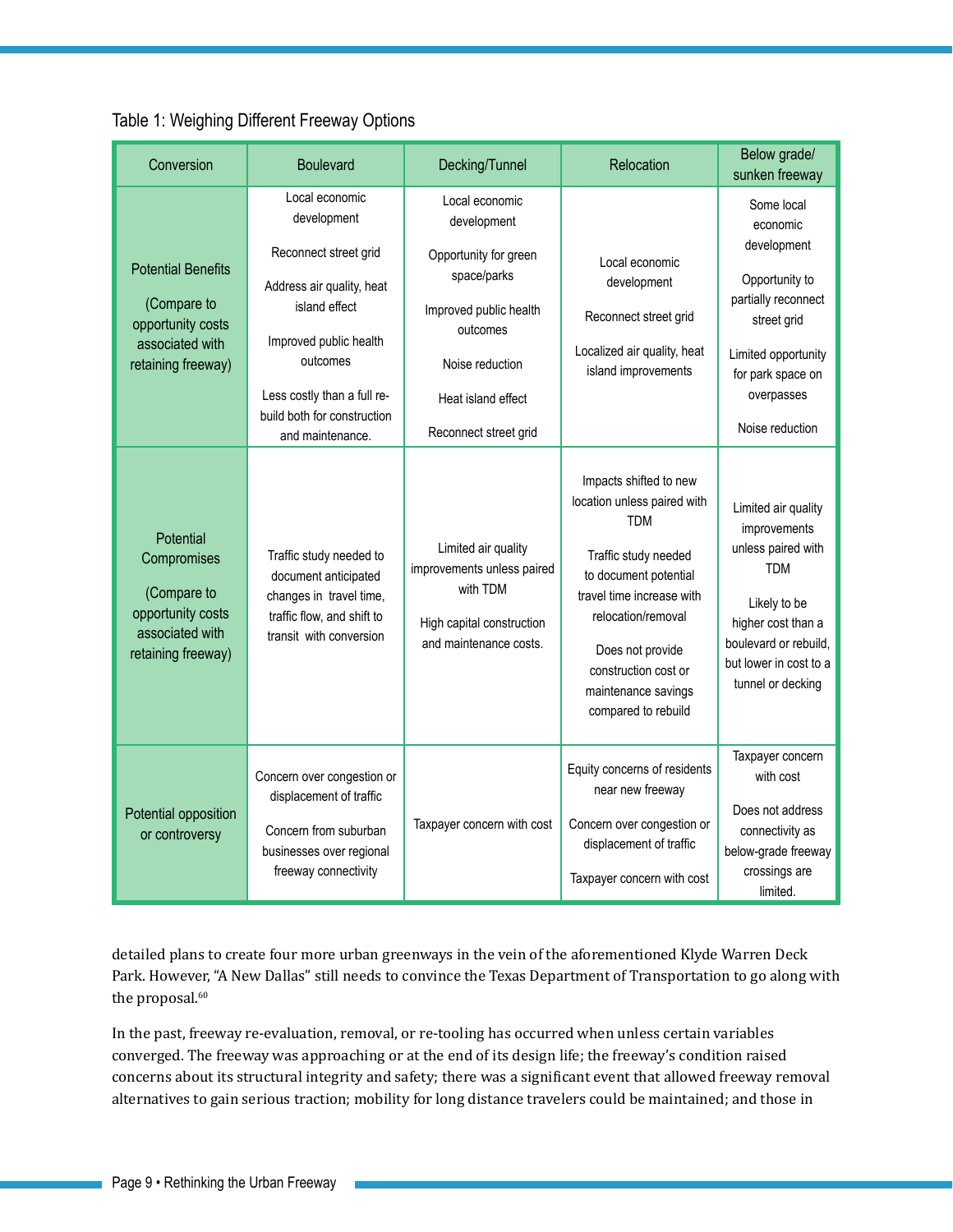power valued other benefits more than they valued the benefits associated with throughput on a freeway.<sup>61</sup> It is also crucial that there is an active group of stakeholders offering up new design ideas and community goals.

There are many things a city can do to increase the chances that something other than complete freeway reconstruction happens. Even before highway agencies begin considering what to do with an existing freeway, cities can begin the process of telling their story by conducting planning and visioning processes, engaging their metropolitan planning organization, and by including alternatives to a freeway in their comprehensive, land use and transportation plans. Cities should be prepared to provide data, especially data that supports the ability of programs like transit improvements or restoring the street grid to support any proposed alternatives to basic freeway reconstruction or expansion.<sup>62</sup> Once the federal and state agencies begin their consideration, it is essential to open a dialogue early in the process, ensuring the city has an influential seat at the table. One success story is Knoxville, TN: Mayor Madeline Rogero worked with the Tennessee Department of Transportation to suspend future extension of the James White Parkway in favor of promoting urban wilderness, noting the benefits of area's aesthetic qualities and its walkability. <sup>63</sup>

The process of considering alternatives to a freeway will be a long one, and it should be an inclusive one. While highway agencies have their own public outreach processes, cities should work to ensure that all stakeholders are engaged in the conversation, especially those most affected by a freeway, and those least likely to engage on their own. Cities must make sure that their goals for the area are clearly articulated in plans, and that any alternatives under consideration are evaluated against those goals.

The following ingredients can make urban freeway removal appealing:

- 1. Low traffic volumes
- 2. High maintenance costs
- 3. Safety concerns associated with a freeway's aging infrastructure
- 4. A local government willing to invest in planning and engineering studies to develop alternatives
- 5. Champions at the local, state, and federal level
- 6. Civic interest in support downtown revitalization
- 7. Willing partners at the state and US Department of Transportation

Cities, area property owners, developers and neighborhoods all stand to gain if freeway harms are lessened. This interest can help counter suburban-commuter interests (and, depending on location of the freeway, downtown business interests) in maintaining freeways and even expanding capacity. Road builders may also weigh in in favor of freeways, but if the replacement solution brings them business, they may not be a strong voice. Overcoming technical/administrative challenges will be specific to each city considering how to handle an aging urban freeway. Challenges will likely include entrenched positions and assumptions about congestion, delay, commute times, among others. Based on emerging best practice, we can make the case that surface streets and transit have proven to be better than the freeways they replaced, but the number of examples is small, and each case has unique problems.

City officials and community advocates must be ready to counter the entrenched opinions of transportation planners or engineers who may object to converting a freeway. These groups will cite the need to plan for future growth, that there are no alternative routes, or that there is simply too much traffic for a surface roadway. Groups working to replace a freeway should be ready with both specific data on their location as well as real world examples from cities across the country that have removed their freeways.<sup>64</sup> Ottawa, Ontario's King Edward Boulevard provides an example of the power of engineers. An unfinished eight-lane highway in the middle of Ottawa's Lowertown neighborhood, this street has long irked the community. Over the long and storied history of this street, the city's traffic engineers have consistently succeeded in making it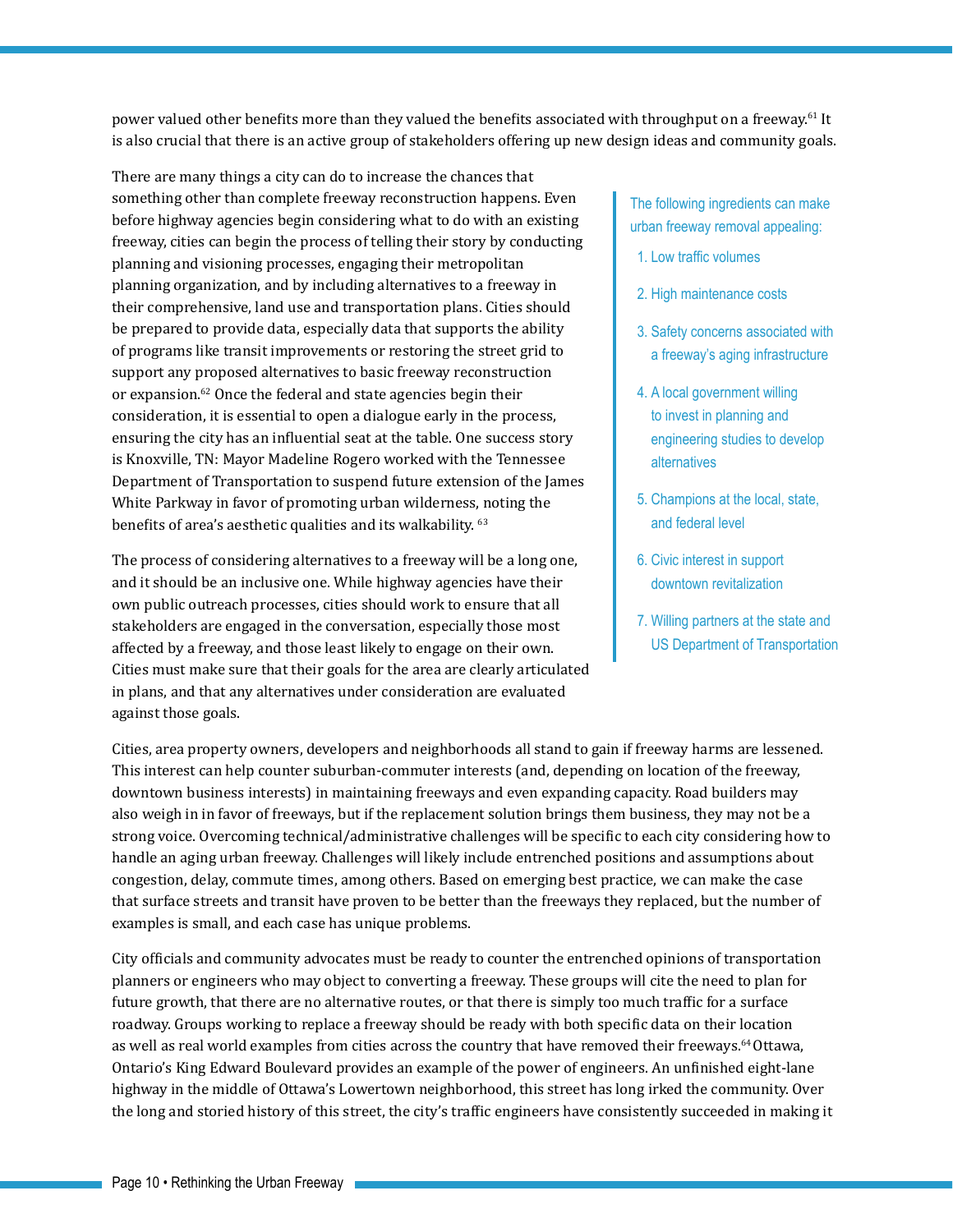more like a highway, despite concerted efforts by the neighborhood, a citizen task force, and the city council.<sup>65</sup>

Cities should adopt a robust Transportation Demand Management (TDM) policy to help manage capacity post freeway removal, and to provide reassurance to those concerned about congestion and displacement of traffic. This type of strategy has proven its ability to manage auto travel demand. A good TDM policy invests in frequent transit service, and manages parking availability and pricing. Investing in mass transit using money saved by not rebuilding the urban freeway and reducing the subsidies for parking will help shift drivers to transit and reduce pressure on the existing road network.<sup>66</sup> When Seoul, South Korea, removed the 3.6-mile-long Cheonggyecheon Highway that passed through the center of the city, automobile traffic in the area dropped by 9 percent. By managing transportation demand and completing a bus rapid transit line, the city effectively dealt with mobility needs of the area. This project is now an example of best practice internationally.67

To make it possible for residents of neighborhoods adjacent to a freeway targeted for removal to benefit from the project, cities should consider

### Job Training and Employment in Denver

The city has established job training and employment programs specifically to reach out to communities adjacent to new light rail that is under construction. Residents in these receive training in construction, maintenance, and as operating personnel on



By vxla from Chicago, US (RTD D Line Light Rail Vehicle) [CC-BY-2.0], via Wikimedia Commons

the new trains. The Denver Regional Transportation District (RTD) established Workforce Initiative Now (WIN), a collaborative partnership between RTD, Community College of Denver, Denver Transit Partners (the contractor) and the Urban League of Metropolitan Denver. WIN helps job seekers, companies, and local communities through the creation of career opportunities in the transportation and construction industries. The program works with employers to identify needed skills and trains job seekers for these skills. The Denver metro region's rapid expansion of local public transportation has led WIN to focus its efforts on workforce opportunities along the I-70 corridor to Denver International Airport. This multi-year project is part of a public-private partnership that will construct 36 miles of rail corridor by 2016.<sup>70</sup>

tools such as community benefits agreements and community workforce agreements.<sup>68</sup> These agreements provide a framework to negotiate with the community and the contractors doing the work, and to identify specific benefits that will accrue to the community, such as:

- Agreeing to hire a portion of the project's workers from surrounding zip codes
- Providing prevailing and/or living-wage jobs
- Giving special consideration to low-income or otherwise disadvantaged residents
- Providing training that allows workers to obtain the necessary job skills
- Guaranteeing that affordable housing will be part of post-removal development

Because of the history of harm to these communities, cities need to take special care to make sure that they benefit from a freeway removal, and are not displaced by subsequent development. In particular, should consider the potential for increases in property values adjacent to the former freeway to displace lower income residents and small businesses. Policies guiding redevelopment of newly available land that includes below market rate housing should be considered, as is proposed for the removal of the Sheridan Expressway in the Bronx.<sup>69</sup>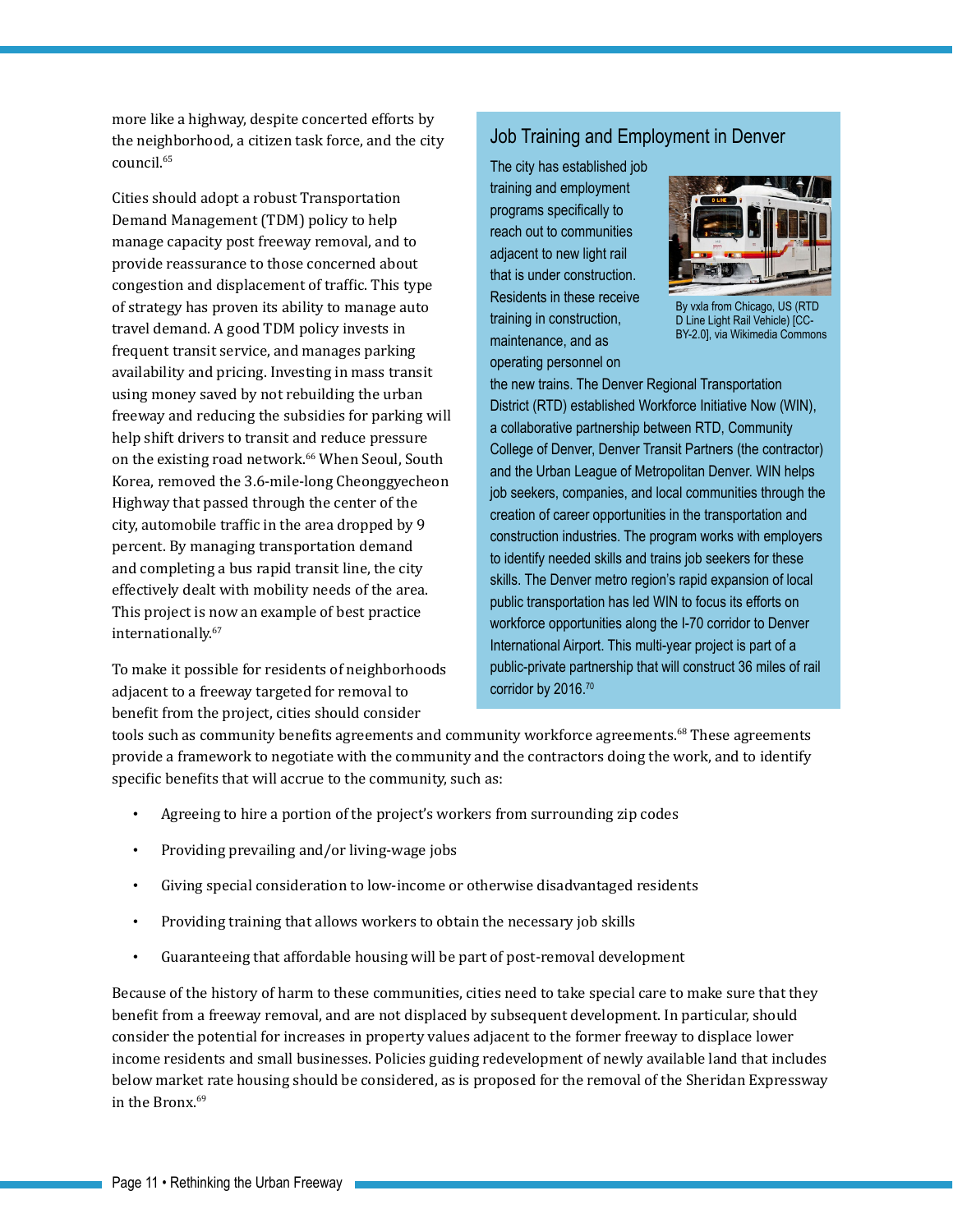### The I-81 Challenge: Syracuse Stakeholders Have Their Say

Syracuse, NY, in partnership with the metropolitan planning organization and the New York State Department of Transportation (NYSDOT), launched the I-81 Challenge to gather input and assess options for the 1.4 mile segment of Interstate 81, known locally as "the viaduct", an aging, elevated freeway that cuts off Syracuse University from the downtown. As stakeholders began to consider the fate of the viaduct, representatives from the city, university, metro area, and state agencies issued a letter calling for a collaborative effort to evaluate the alternatives and decide whether to replace, repurpose, or rebuild the highway.75 This process can serve as a model for other communities wrestling with similar decisions.



1-81 in Syracuse, NY. By jimcchou (jimcchou's Flickr Page) [CC-BY-2.0], via Wikimedia **Commons** 

Recognizing that the decision on I-81 will affect city residents and the region for

decades to come, the Cast Study\_Syracuse Metropolitan Planning Council and the NYSDOT convened meetings with those who use I-81 and live or work in the area. The planning and outreach project asked residents, agencies, and other stakeholders to contribute to a vision for how the freeway might look under a variety of alternatives. The I-81 Challenge gave stakeholders access to information and developed and documented public outreach. Public involvement included numerous charrettes and a web platform that allowed participation digitally through a "virtual meeting." Use of social media provided a virtual community for people interested in the discussion. After extensive public input and engineering and cost analysis, the group has narrowed the alternatives to either a boulevard or reconstruction.<sup>76</sup>

Many, including the current NYSDOT Commissioner, are excited about developing a new vision for what the elevated highway could or should be.<sup>77</sup> A coalition of local businesses, education, and political leaders interested in supporting new economic development in downtown have called this an "opportunity of a lifetime" for reinvigorating downtown Syracuse. This coalition asserts that the existing viaduct is harming the economic vitality of the city by segregating downtown from the university district and by severing neighborhood, social, and economic connections.78 Opinions are not unanimous, however. Some commercial establishments that have based their business models on easy access on and off the highway are understandably leery of removing the viaduct.79 The Challenge does a good job sparking productive discussion of local goals and objectives that are being incorporated into the decision-making. Some of the improvements emerging from this process could include reconnecting the city grid, economic development, and multimodal improvements. Although a decision is still pending, reconfiguring the elevated freeway segment to a surface boulevard emerged as the most costeffective option.<sup>80</sup>

Removing a freeway creates immediate construction job opportunities. The Massachusetts Turnpike Authority estimates that the revitalization sparked by the Central Artery tunnel generated 36,000 new jobs and 4,200 new housing units.<sup>71</sup> Rochester, NY anticipates removing the East segment of its Inner Loop will create between 700 and 1,400 construction jobs over the 2-year life of the project. The longer-term community revitalization and economic development opportunities anticipate 450,000 - 900,000 square feet of new mixed use development and \$65 million to \$130 million in new community investment. New commercial activity and investment will bring new employment opportunities with it, as commercial interests and firms move to the newly available land.<sup>72</sup> Cities can take advantage of this opportunity to create new jobs, access tax credits for on the job training, $73$  and target communities in need, which are often communities immediately adjacent to the freeway.<sup>74</sup> State and federal funding is available to assist cities in establishing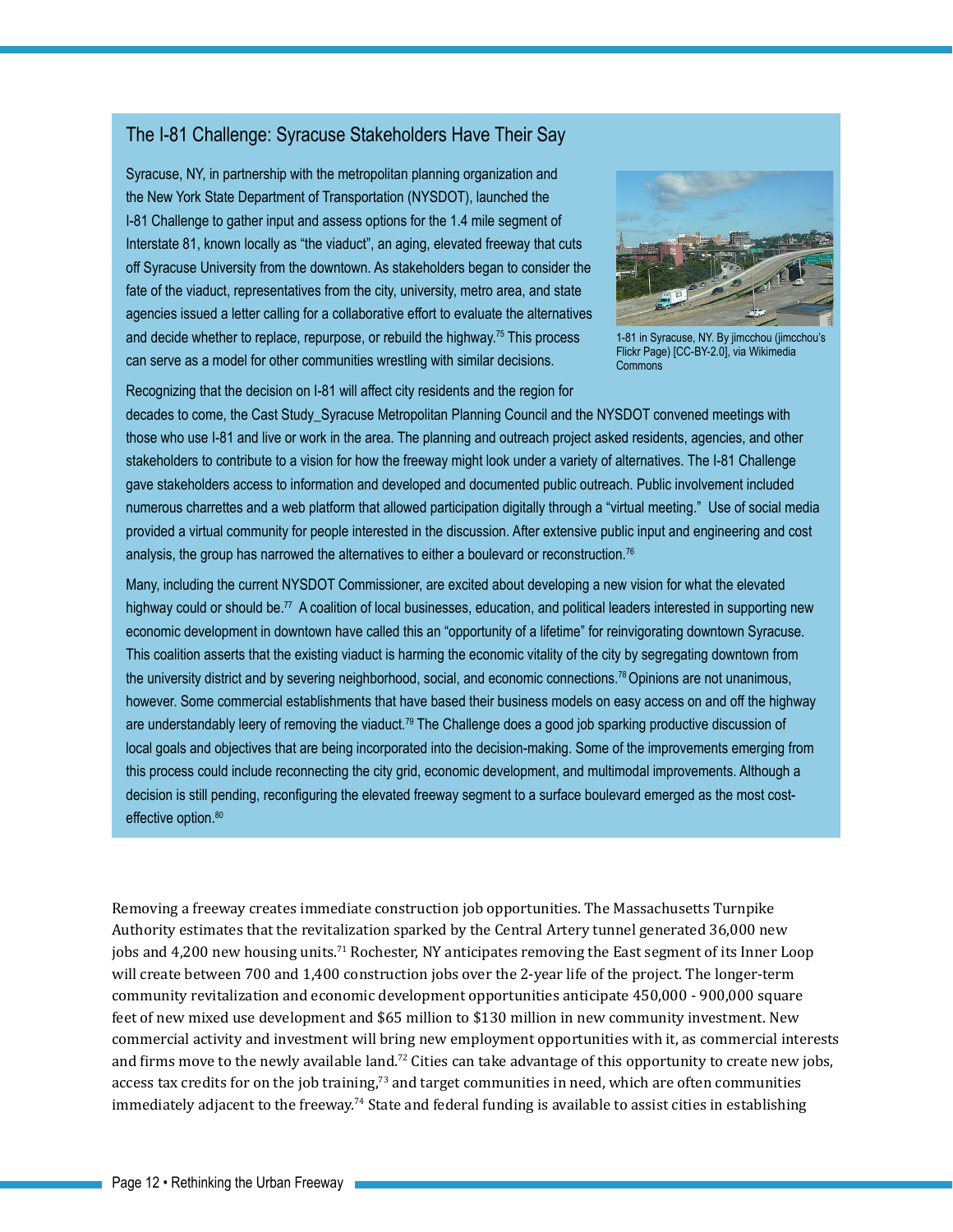job-training programs. Mayors can look to job training programs that many state DOTs run. These programs typically work with local colleges to provide training at the pre-apprenticeship level. These trainings are directed at minorities, women and disadvantaged individuals and provide intensive training in highway construction-related skills such as math, job readiness, carpentry, concrete flatwork, blueprint reading, site plans, tools use and OSHA 10 certification.<sup>81</sup> While these programs focus on road construction, students learn skills that apply more broadly in the construction industry.

### **CONCLUSION**

With challenges come opportunities. The costs of reconstruction and/or repair of an urban freeway often provide a disincentive to rebuilding an aging freeway. Most freeways were initially constructed with 90 percent of the design and construction costs covered by the federal government, a fact that made the decision to construct a freeway seemed simple. The current economic climate and reductions in federal funding assistance is motivating a closer assessment of the costs and benefits of reconstructing these freeways. The realization that a city and state simply cannot afford to replace an aging urban freeway can spark discussions on how to balance regional transportation needs and community goals for economic development, greater social equity, improved environmental outcomes, to name a few. As the number of freeways that cities have successfully removed and replaced with infrastructure that is less damaging to the urban environment, increases, other cities have more success stories and best practices to look to.

# Getting Started

When evaluating a potential freeway removal, cities should undertake the following activities:

- 1. Craft or amend city planning and policy incorporating goals and policies
- 2. Begin conversation with highway agencies concerning freeway plans
- 3. Identify stakeholders and begin a public discussion on the freeway
- 4. Gather data on traffic numbers and flow, safety, income, property values to create a profile of land uses and opportunity cost near freeway
- 5. Make a plan to capture the increase in value of the land post-removal and use it to fund the work and improve the surrounding community
- 6. Incorporate community benefits for immediately adjacent neighborhoods including job training, employment, affordable housing and business opportunities.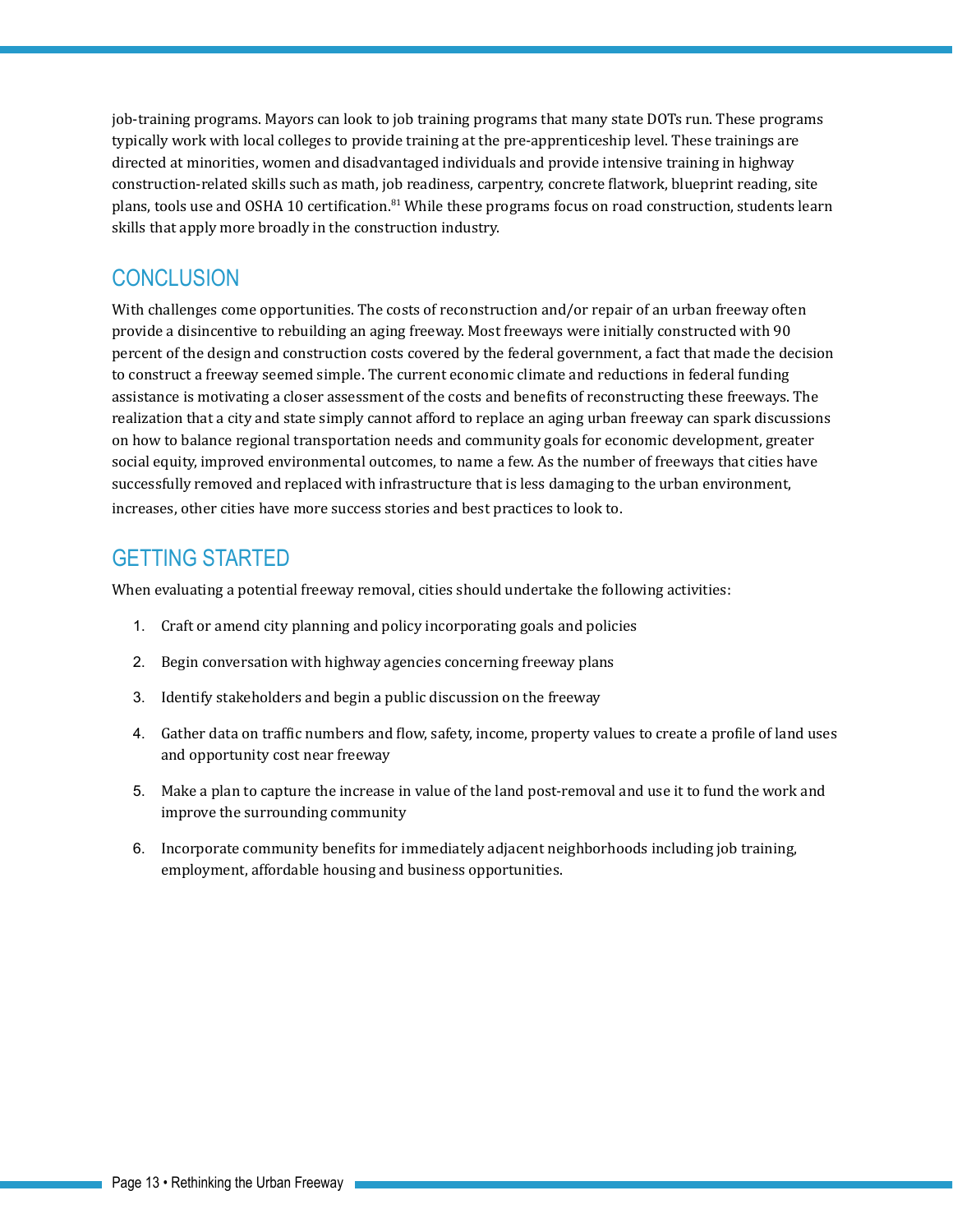# Resources

- 1. ITDP & EMBARQ "The Life and Death of Urban Highways" [http://www.itdp.org/documents/LifeandDeathofUrbanHighways\\_031312.pdf](http://www.itdp.org/documents/LifeandDeathofUrbanHighways_031312.pdf)
- 2. Seattle Urban Mobility Plan "Case Studies in Urban Freeway Removal" [http://www.seattle.gov/transportation/docs/ump/06%20SEATTLE%20Case%20studies%20in%20](http://www.seattle.gov/transportation/docs/ump/06%20SEATTLE%20Case%20studies%20in%20urban%20freeway%20removal.pdf) [urban%20freeway%20removal.pdf](http://www.seattle.gov/transportation/docs/ump/06%20SEATTLE%20Case%20studies%20in%20urban%20freeway%20removal.pdf)
- 3. The Congress for the New Urbanism "Highways to Boulevard Webinar" <http://www.youtube.com/watch?v=Q3VAunXox5s&feature=youtu.be>
- 4. The Lincoln Institute of Land Policy "Planning for the Post-Freeway American City" [http://www.lincolninst.edu/pubs/video/af354e1d1f36477eb3d17756440621dd/Planning-for-the-](http://www.lincolninst.edu/pubs/video/af354e1d1f36477eb3d17756440621dd/Planning-for-the-Post-Freeway-American-City)[Post-Freeway-American-City](http://www.lincolninst.edu/pubs/video/af354e1d1f36477eb3d17756440621dd/Planning-for-the-Post-Freeway-American-City)
- 5. Sustainable Cities Institute "Urban Freeway Removal" [http://www.sustainablecitiesinstitute.org/view/page.basic/report/feature.report/Guide\\_Urban\\_](http://www.sustainablecitiesinstitute.org/view/page.basic/report/feature.report/Guide_Urban_Freeway_Removal) [Freeway\\_Removal](http://www.sustainablecitiesinstitute.org/view/page.basic/report/feature.report/Guide_Urban_Freeway_Removal)

# **ENDNOTES**

- 1. In this brief, we focus on the challenges and opportunities presented by aging, large, often elevated, freeways in cities. These freeways generally need to be rebuilt or substantially redesigned and/or removed. A half-century's experience urban freeways the latter course is the right one in many cases. At grade highways are important as well but merit separate consideration and are not addressed here.
- 2. For a striking visual example of this, see this: Aaron Renn, "In case You've Forgotten How Much Damage Freeway Construction did to our Cities," Urbanophile: Passionate About Cities, August 9, 2013, available at http://www.urbanophile.com/2013/08/09/in-caseyouve-forgotten-how-much-damage-freeway-construction-did-to-our-cities/
- 3. Steel, "Rush Hour," Buffalo Rising, August 1, 2013, available at http://buffalorising.com/2013/08/rush-hour/
- 4. New York State Department of Transportation, "I-81 Challenge: Draft Final Summary of Technical Memorandum #1: Physical Conditions Analysis," January 2011, available at https://www.google.com/#q=non-standard+features+rochester+inner+loop; http://thei81challenge.org/cm/ResourceFiles/resources/Summary\_TM\_s.pdf
- 5. The Congress for a New Urbanism, " Portland's Harbor Drive," n.d., available at http://www.cnu.org/highways/portland
- 6. Eric Sundquist, "VMT in the News: A Warning to Investors, a Policy Lesson for Congress, a Reality Check on Climate Policy, and Charts," State Smart Transportation Initiative (SSTI), August 5, 2013, available at: http://www.ssti.us/2013/08/vmt-in-the-news-awarning-to-investors-a-policy-lesson-for-congress-a-reality-check-on-climate-policy-and-charts/
- 7. City of Vancouver, BC Staff Report, General Manager of Planning and Development Services and General Manager of Engineering Services, "Dunsmuir and Georgia Viaducts and Related Area Planning," June 18, 2013
- 8. Andrew Stober, Mayor's Office of Transportation and Utilities, City of Philadelphia, PA , Reimagining Urban Highways Forum, February 23, 2013
- 9. General Manager of Planning and Development Services and General Manager of Engineering Services, "Dunsmuir and Georgia Viaducts and Related Area Planning," June 18, 2013, available at http://former.vancouver.ca/ctyclerk/cclerk/20130625/ documents/rr1.pdf
- 10. Alex McKeag, "Highways to Boulevards Blog: McGrath Highway, Boston," The Congress for a New Urbanism, June 12, 2013, available at http://www.cnu.org/cnu-salons/2013/06/highways-boulevards-blog-mcgrath-highway-boston
- 11. Nadege Green, "Legacies of Overtown," Miami Herald, February 10, 2013, available at http://www.miamiherald. com/2013/02/10/3224026/legacies-of-overtown.html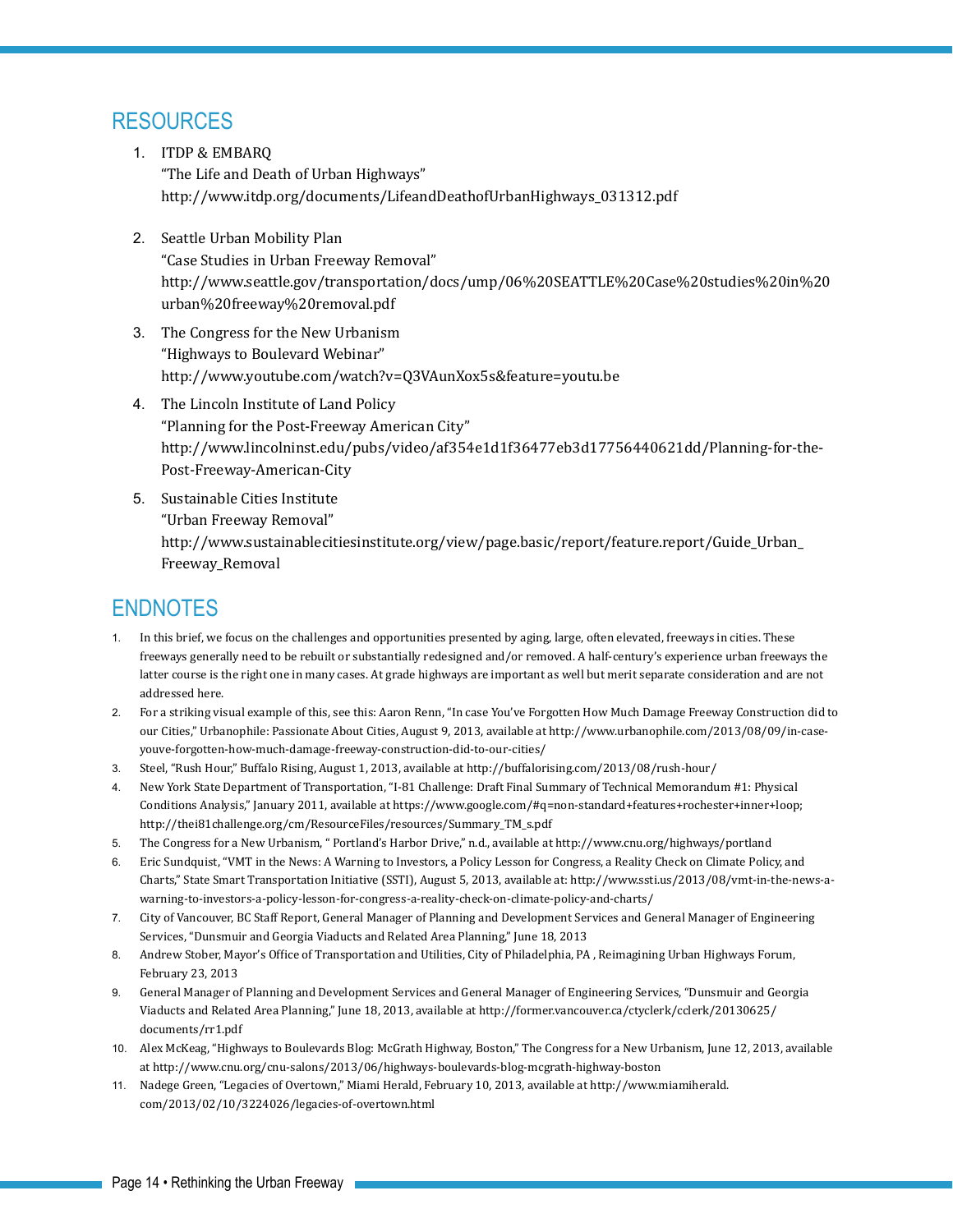- 12. Alex McKeag, "Highways to Boulevards Blog: Overtown Expressway, Miami," The Congress for a New Urbanism, August 7, 2013, available at http://www.cnu.org/cnu-salons/2013/08/highways-boulevards-blog-overtown-expressway-miami
- 13. Touching Miami with Love website, "Overtown History," n.d., available at http://www.touchingmiamiwithlove.org/about-tml/ overtown/
- 14. Lolis E. Elie, "Planners push to Tear Out Elevated I-10 over Claiborne," Nola.com, July 11, 2009, available at http://www.nola.com/ news/index.ssf/2009/07/photos\_for\_iten.html
- 15. Susan Buchanan, "Residents Consider Options for the Claiborne Expressway, The Louisiana Weekly, March 25, 2013, available at http://www.louisianaweekly.com/residents-consider-options-for-the-claiborne-expressway/
- 16. F. Kaid Benfield, Matthew Raimi, and Donald D. T. Chen, Once there were Greenfields, Natural Resources Defense Council, 2001
- 17. David Levin, "Big Road Blues," TuftsNow, August 16, 2012, available at http://now.tufts.edu/articles/big-road-blues-pollutionhighways
- 18. Nicholas Bakalar, "Childbirth: Highway Proximity Linked to Birthweight," The New York Times, August 11, 2008, available at http:// www.nytimes.com/2008/08/12/health/12chil.html?\_r=1&ref=science&oref=slogin
- 19. American Cancer Society, "Diesel Exhaust," n.d., available at http://www.cancer.org/cancer/cancercauses/othercarcinogens/ pollution/diesel-exhaust and David Levin, "Big Road Blues," Tufts Now, August 16, 2012, available at http://now.tufts.edu/articles/ big-road-blues-pollution-highways
- 20. California Office of Health & Environmental Hazard Assessment, "Air Toxicology and Epidemiology," N.d., available at http://oehha. ca.gov/public\_info/facts/dieselfacts.html
- 21. Ibid.
- 22. Mark A. Delucci & Donald R. McCubbin, "External Costs of Transport in the U.S," Institution of Transportation Studies at UC Davis, January 1, 2010, available athttp://www.escholarship.org/uc/item/13n8v8gq
- 23. MIT & SA+P, "Freeway to Streamway," n.d., available at ; http://senseable.mit.edu/wef/pdfs/07\_CHEONGGYE.pdf
- 24. The Environmental Protection Agency, "Environmental Assessment," October 31, 2006, available at http://water.epa.gov/scitech/ wastetech/guide/stormwater/upload/2006\_10\_31\_guide\_stormwater\_usw\_b.pdf and The Natural Resources Defense Council, "The Consequences of Urban Stormwater Pollution," n.d., available at http://www.nrdc.org/water/pollution/storm/chap3.asp
- 25. Patrick Kennedy and Brandon Hancock, "Traffic," A New Dallas, n.d.
- 26. The Congress for the New Urbanism, "Milwaukee's Park East Freeway," n.d., available at http://www.cnu.org/highways/milwaukee
- 27. Steve Mouzon, "Cheapways [Cost of Sprawl Series]," Original Green, February 24, 2012, available at http://www.originalgreen.org/ blog/cheapways.html
- 28. The Preservation Institute, "Removing Freeways Restoring Cities," n.d., available at http://www.preservenet.com/freeways/ FreewaysEmbarcadero.html
- 29. Wei Li, "Assessing the Impacts of Freeway Truck Traffic on Residential Property Values: A Southern California Case Study," Natural Built Virtual: College of Architecture Research Symposium, 2012, available at http://symposium.arch.tamu.edu/2012/ presentations/assessing-impacts-freeway-truck-traffic-residentia/
- 30. Mark A. Delucci & Donald R. McCubbin, "External Costs of Transport in the U.S," Institution of Transportation Studies at UC Davis, January 1, 2010, available at http://www.escholarship.org/uc/item/13n8v8gq
- 31. John K. Burke and Craig Cook, "How the Highway Killed Washington's Waterfront," The Atlantic Cities, May 8, 2013, available at http://www.theatlanticcities.com/design/2013/05/how-highway-killed-washingtons-waterfront/5505/
- 32. Stephen Miller, "City Recommends Turning Sheridan into Surface Road. Your Move, State DOT," StreetsBlog.org, June 26, 2013, available at http://www.streetsblog.org/2013/06/26/city-recommends-replacing-sheridan-with-surface-road-focus-back-onstate/
- 33. Charlie Specht, "State will Rip Out Robert Moses Parkway in Niagara Falls," The Buffalo News, February 21, 2013, available at http:// www.buffalonews.com/apps/pbcs.dll/article?AID=/20130220/CITYANDREGION/130229939/1010
- 34. Erica Satsche, "Philadelphia Considering a Cap for Waterfront Highway," Next City, February 11, 2013, available at http://nextcity. org/daily/entry/philly-to-take-first-look-at-capping-waterfront-highway
- 35. "A Walk in the Park on the 1010 Freeway? City council says 'Yes,'" CBS LA, August 30, 2013, available at http://losangeles.cbslocal. com/2013/08/30/a-walk-in-the-park-on-the-101-freeway-city-council-mulls-proposal/
- 36. Rudolph Bush, ""Dallas Deck Park Deal Puts Most Costs on Foundation, Not Taxpayers," NeighborsGO, October 25, 2012, available at http://www.dallasnews.com/news/community-news/dallas/headlines/20121025-dallas-deck-park-deal-puts-most-costs-onfoundation-not-taxpayers.ece and Klyde Warren Park, "Klyde Warren Park," n.d., available at http://www.klydewarrenpark.org/
- 37. Charlie Specht, "State will Rip Out Robert Moses Parkway in Niagara Falls," The Buffalo News, February 21, 2013
- 38. Nicole Gelinas, "Lessons of Boston's Big Dig," City Journal, n.d., available at http://www.city-journal.org/html/17\_4\_big\_dig.html
- 39. Seattle Urban Mobility Plan, "Case Studies in Urban Freeway Removal," January 2008, available at http://www.seattle.gov/ transportation/docs/ump/06%20SEATTLE%20Case%20studies%20in%20urban%20freeway%20removal.pdf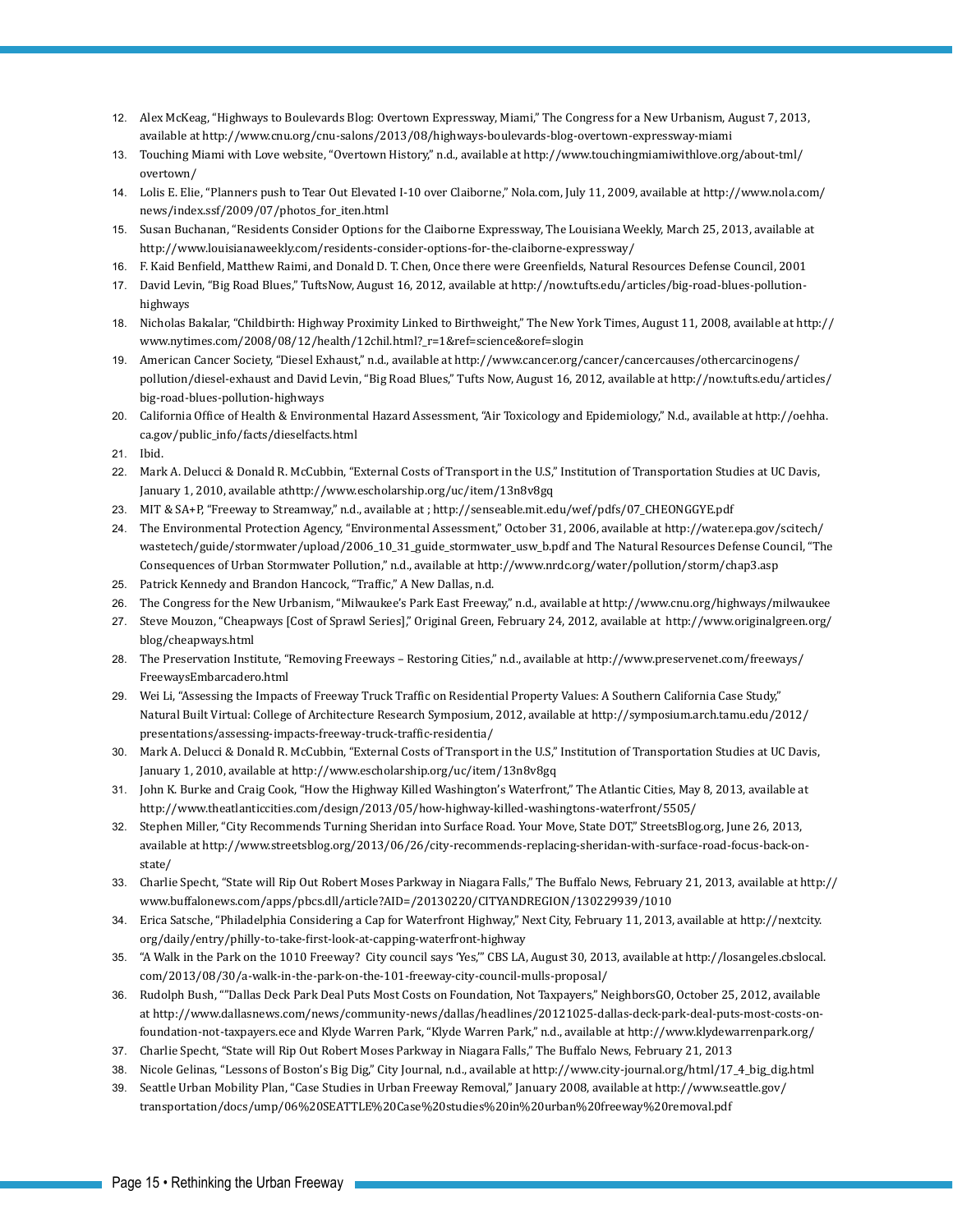- 40. American Society of civil Engineers, "Report Card for America's Infrastructure," 2013, available at http://www. infrastructurereportcard.org/
- 41. American Society of Civil Engineers, The Impact of Current Infrastructure Investment on America's Economic Future," 2013, available at http://www.asce.org/uploadedFiles/Infrastructure/Failure\_to\_Act/Failure\_to\_Act\_Report.pdf
- 42. A New Dallas, "Traffic," n.d., available at http://anewdallas.com/traffic.html
- 43. West Sacramento City lights, "Conversion of City Bridge Gateway Completed," November 30, 2011, available at http://www. cityilights.org/2011/11/30/conversion-of-tower-bridge-gateway-completed/?utm\_medium=facebook&utm\_source=twitterfeed
- 44. The Congress for the New Urbanism, "Chattanooga's Riverfront Parkway," n.d., available at http://www.cnu.org/highways/ chattanooga
- 45. Jarret Bencks, "State Calls for McGrath Highway to be Torn Down, Replaced with Boulevard," Boston.com, May 16, 2013
- 46. The Congress for the New Urbanism, "San Francisco's Octavia," n.d., available at http://www.cnu.org/highways/sfoctavia
- 47. Mindspring.com, "Chapter Three: Strategies (Continued)," n.d., available at http://www.mindspring.com/~tbgray/prch3b.htm and City of Rochester, New York, "Inner Loop East Current and Historical Photos," 2013, available at http://cityofrochester.smugmug. com/Projects/Inner-Loop-East-Current/19766170\_Z78Q5Z/1552765611\_bWCLgM5#!i=1552765611&k=bWCLgM5
- 48. See Joel Rogers and Satya Rhodes-Conway, Cities at Work (Center for American Progress, In Press) available at: www. mayorsinnovation.org/citiesatwork, for a discussion of value capture mechanisms
- 49. Peter Harnik, "Benefitting from a Cover-up: How Concealing Urban Highways can Create Parkland," February 24, 2012, available at http://cityparksblog.org/tag/decking-freeways/
- 50. Rudolph Bush, "Dallas Deck Park Deal Puts Most Costs on Foundation, not Taxpayers," NeighborsGo, October 25, 2012, available at http://www.dallasnews.com/news/community-news/dallas/headlines/20121025-dallas-deck-park-deal-puts-most-costs-onfoundation-not-taxpayers.ece
- 51. LeRoy Taylor, "Highways to Boulevards Blog: Austin's I-35 "Cut and Cap" Approach," July 22, 2013, available at http://www.cnu.org/ cnu-salons/2013/07/highways-boulevards-blog-austins-i-35-%E2%80%9Ccut-and-cap%E2%80%9D-approach
- 52. Jeffrey Spivak, "Top 10 Metro Highway Removal Projects," Urbanland, September 13, 2011, available at http://urbanland.uli.org/ Articles/2011/September/SpivakTopTenHighway,and Elizabeth Abbot, "Removing a Barrier," New York Times, November 10, 2009, available at http://www.nytimes.com/2009/11/11/realestate/commercial/11iway.html?pagewanted=all&\_r=0
- 53. State Smart Transportation Initiative, "SSTI Survey of State and Local Transportation Revenue Sources," 2013, available at http:// www.ssti.us/wp/wp-content/uploads/2013/02/SSTI\_Revenue-Rpt\_FINAL.pdf
- 54. Hollie Parrish, "Residents Upset by Plan for I-20/59 Design through Downtown Birmingham," WBHM 90.3, September 3, 2013, available at http://www.wbhm.org/News/2013/Interstate2059
- 55. Angie Schmitt, "Oklahoma City Council Fends off Highway-like Highway Replacement," August 1, 2012, available at http:// dc.streetsblog.org/2012/08/01/oklahoma-city-council-fends-off-highway-like-highway-replacement/
- 56. Zach Seward, "Rochester doubling down on Inner Loop plans" InnovationTrail, February 14, 2012, available at: http:// innovationtrail.org/post/rochester-doubling-down-inner-loop-plans
- 57. City of Rochester "TIGER application: Inner Loop East Reconstruction & Realignment Project" n.d. available at: https://www.dot. ny.gov/recovery/sponsors/tiger/repository/74CDA1D23A0D90B2E0430A3DFC0390B2
- 58. City of Rochester, "Inner Loop East- Support" n.d. available at: http://www.cityofrochester.gov/innerloopsupport/
- 59. USDOT, "TIGER 2013 Grants Awards", n.d., available at: http://www.dot.gov/sites/dot.dev/files/docs/TIGER\_2013\_FactSheets\_2.pdf
- 60. Patrick Kennedy et al., "A New Dallas," A New Dallas, n.d., available at http://anewdallas.com/
- 61. Francesca Napolitan and P. Christopher Zegras, "Shifting Urban Priorities," The Transportation Issues in Major U.S. Cities Committee, n.d., available at http://trb.metapress.com/content/p221007136l504r3/fulltext.pdf
- 62. A helpful discussion on types of data to collect and potential approaches to planning a freeway project can be found here: Seattle Urban Mobility Plan, "Case Studies in Urban in Urban Freeway Removal," n.d., available at http://www.seattle.gov/transportation/ docs/ump/06%20SEATTLE%20Case%20studies%20in%20urban%20freeway%20removal.pdf
- 63. Madeline Rogers, "Statement from Mayor Rogero on Modified Alternative for JWP," City of Knoxville, TN, August 19, 2013, available at http://www.cityofknoxville.org/Press\_Releases/Content/2013/0819.asp and Madeline Rogers, "State from Mayor Rogero Regarding TDOT's Announcement on James White Parkway Extension Project," City of Knoxville, TN, August 28, 2013, available at http://www.cityofknoxville.org/Press\_Releases/Content/2013/0828b.asp
- 64. Seattle Urban Mobility Plan, "Case Studies in Urban in Urban Freeway Removal," n.d., available at http://www.seattle.gov/ transportation/docs/ump/06%20SEATTLE%20Case%20studies%20in%20urban%20freeway%20removal.pdf
- 65. Alex McKeag, "Highways to Boulevard Blog: King Edward Avenue, Ottawa," The Congress for the New Urbanism, August 14, 2013, available at http://www.cnu.org/cnu-salons/2013/08/highways-boulevards-blog-king-edward-avenue-ottawa
- 66. ITDP & EMBARQ, "The Life and Death of Urban Highways," March 2012, available at http://www.itdp.org/documents/ LifeandDeathofUrbanHighways\_031312.pdf